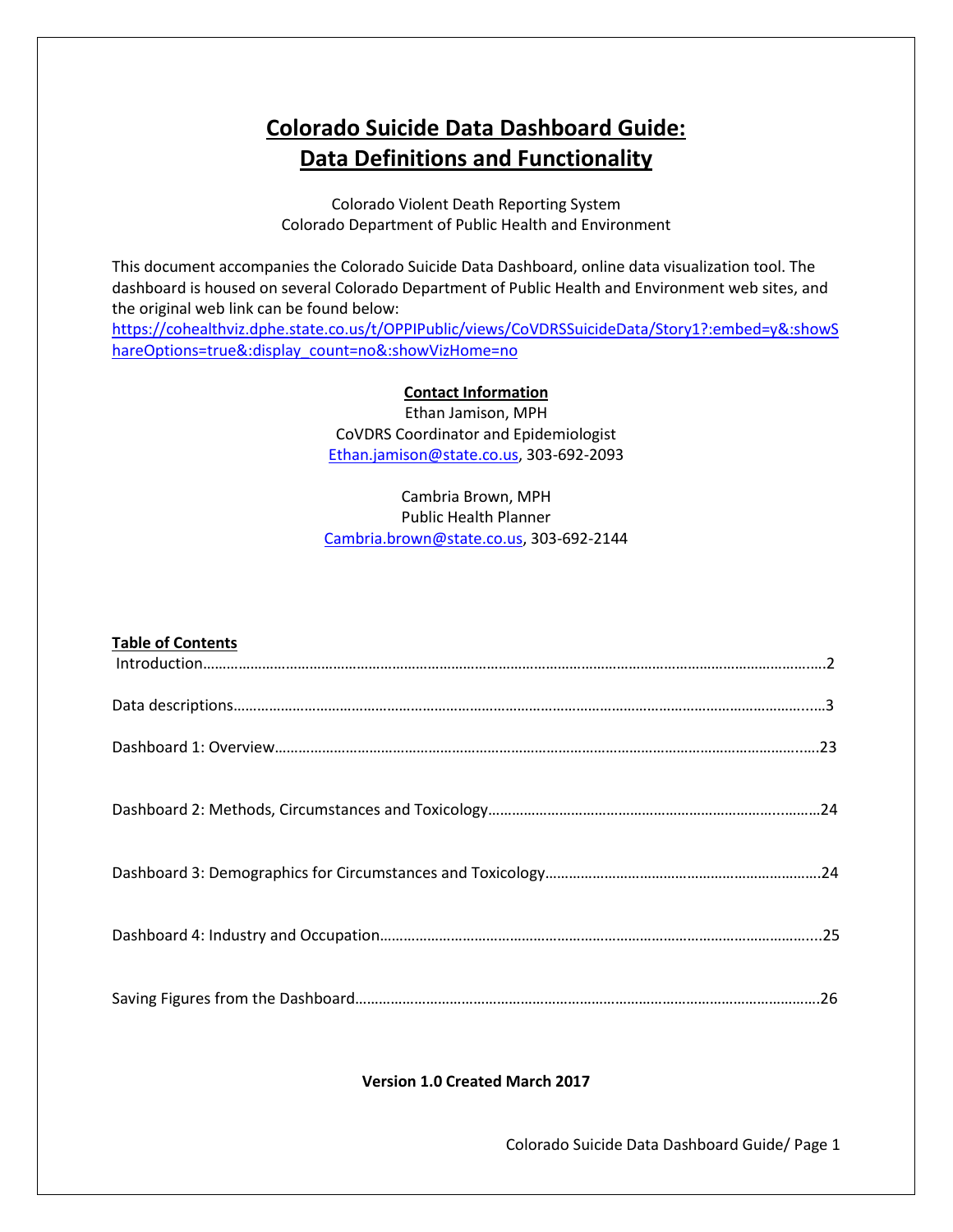## **Introduction**

- 1.1 **Purpose:** This reference document includes detailed descriptions of the data, functionality, and information contained within the Colorado Suicide Data Dashboard, created and housed by the Colorado Department of Public Health and Environment. This dashboard was created using Tableau data visualization software, and Colorado Violent Death Reporting System (CoVDRS) data, to provide an interactive way to look at suicide data in Colorado and inform program planning. The dashboard was created through a partnership between the Center for Health and Environmental Data and the Office of Planning Partnership and Improvement at CDPHE.
- 1.2 **Background on CoVDRS data:** The CoVDRS is part of the larger National Violent Death Reporting System (NVDRS), which is funded and maintained by the U.S. Centers for Disease Control and Prevention (CDC). Colorado has been participating in the NVDRS since 2004, and is one of 42 states currently participating in the data system. The NVDRS is an enhanced public health surveillance system aimed at collecting detailed data around violent deaths throughout the nation. For the purposes of the system, a violent death includes any death by suicide, homicide, unintentional firearm death, legal intervention, as well as selected deaths of undetermined intent when the death may have been the result of violence. For each one of these deaths that occur in Colorado, reports are requested from multiple sources including death certificates, coroner/medical examiner reports, and law enforcement investigations. Using these source documents, data is abstracted into a standardized web based data collection tool, provided by the CDC partners. This allows for both state level analyses as well as national analyses, made up of all participating states. Visit <https://www.cdc.gov/violenceprevention/nvdrs/>for more information about the NVDRS.
- **1.3 Data Specifications for the Colorado Suicide Data Dashboard:** The Colorado Suicide Data Dashboard, is made up of suicides deaths in Colorado that occurred between 2004 and the most recent year of data completion. The CoVDRS completes each data year 18 months after the end of the calendar year, and the dashboard will be updated accordingly. The classification of death is based on manner via the death certificate, International Classification of Disease coding on the death certificate, or the culmination of evidence in the law enforcement and coroner report. Data for the CoVDRS is finalized 18 months after the end of the calendar year, and will be updated as such in the dashboard. All deaths included in the dashboard, are of Colorado residents, who died in Colorado. Individuals who weren't residents but died in Colorado are not included in the dashboard. Additionally Colorado residents who die by suicide in another state are also not included. All county level frequencies and percentages are based on the county of residence for the decedent, which may differ from the county of death. Additionally, data is presented geographically by Health Statistics Region, which is a method used by CHED staff to group counties together, to control for small sample sizes, and allow for statistical computations. More information on Colorado Health Statistics Regions can be found here:

<http://www.chd.dphe.state.co.us/HealthDisparitiesProfiles/dispHealthProfiles.aspx> Data by Health Statistics Region is based on the region of residence and not necessarily the region of death.

**1.4 Dashboard Sections and Functionality:** The Colorado Suicide Data Dashboard contains four sections that are navigated between by using the grey rectangles at the top of the page. Each dashboard contains maps, stacked bar graphs, line graphs and/or other data visualizations. Throughout the dashboards, orange text denotes places where the user can interact with the data. The visualizations can be manipulated by changing any of the filters on each dashboard. Filter types include sliders (as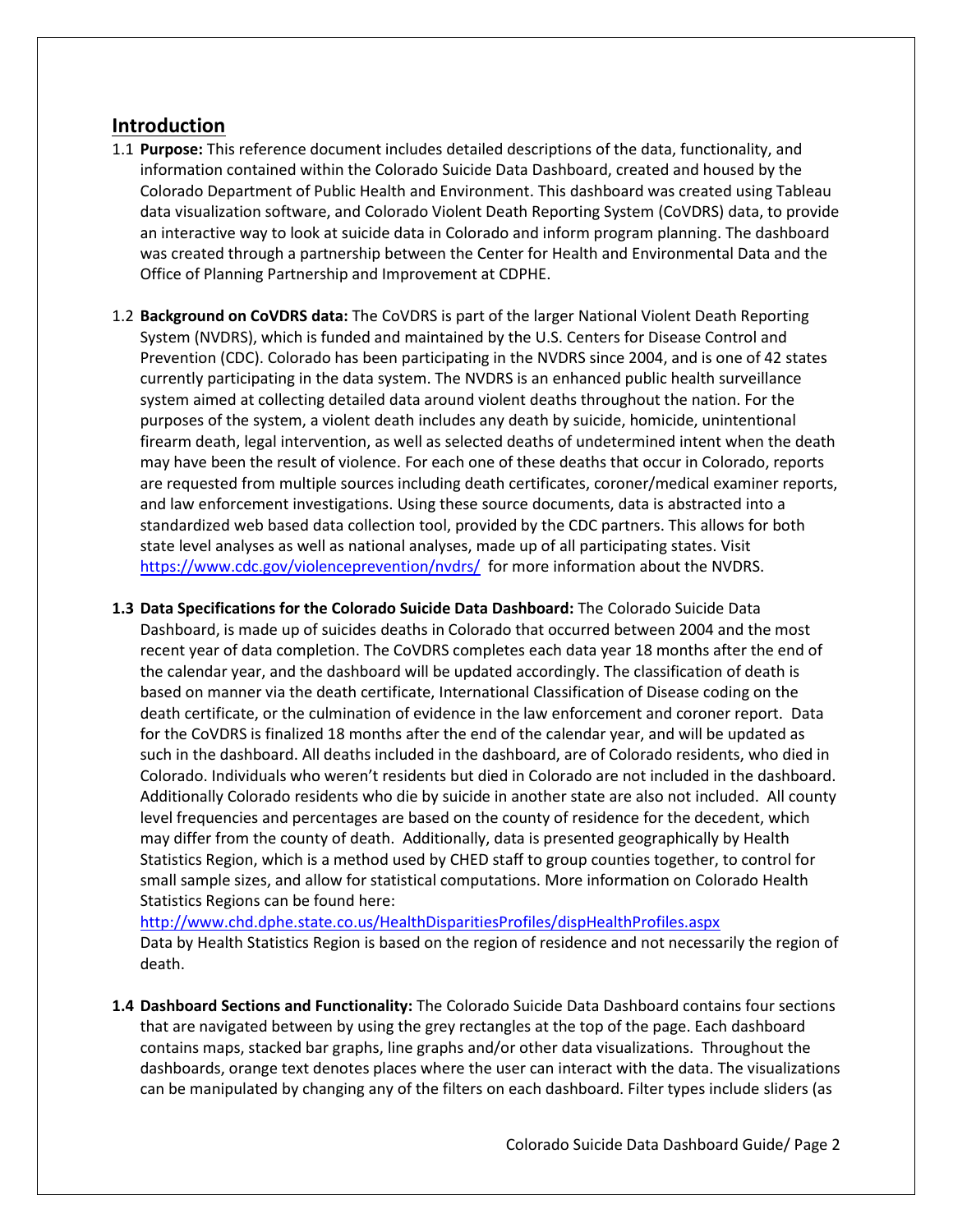seen in the year selection), check boxes (where multiple selections can be made), and drop down menus (where one selection can be made). Selecting a category or range from one or more of the filters will update the data visualizations to the population or timeframe of interest. In some cases, clicking on a data element in one chart or map will filter the other views accordingly. For example, clicking on a county on the map will update other data visualizations according to the selected county. You can select multiple categories if you hold down the CTRL key, and click multiple selections. To deselect, click again. This is detailed more in the specific sections describing the dashboards later in this guide. All counts of less than three are suppressed. These sections will either not appear, or will be represented by an asterisk (\*).

## **For more information, or questions about the dashboard refer to the contact info on page 1.**

## **Data Descriptions:**

The following sections will describe the multitude of data elements/variables that are represented in the Colorado Suicide Data Dashboard. It includes information around the source of the variable, the interpretation of the variable, as well as instances where the variable *would* and *would not* be coded.

## **2.1 Demographic Variables**

*Year:* This variable represents the calendar year for which the suicide decedent was pronounced dead, as collected on the death certificate, and verified through coroner/medical examiner, and law enforcement report. It is suggested for users to examine the data in 5 year increments, based on sample size, trends, and other aspects to the data. Examining increments smaller than 5 years, may increase the likelihood of suppressed numbers, and show trends that are more anecdotal.

*Health Statistics Region (HSR):* This metric categorizes the decedent's area of residence into one of 21 Colorado Health Statistics Regions to filter by or examine. These regions are made up of Colorado counties, and combined based on small populations, and urban/rural/ frontier status. This is the HSR of residence for the suicide victim, and more information about HSR can be found here

<http://www.chd.dphe.state.co.us/HealthDisparitiesProfiles/dispHealthProfiles.aspx>

*County***:** This filter allows the user to select a county to filter by. This is the county of residence for the suicide victim. So when filtering by a county it represents the number of residents of that county who died by suicide for the time period. Colorado has 64 unique counties which are represented by the outline shapes on the state map.

*Gender:*Presented as male or female gender, as per the death certificate and confirmed with the other data sources. CoVDRS captures data on transgender suicides as well, which we plan to include in future releases.

Age: Age is presented as nine age group break outs, and represents the age at death for the suicide victims. The age types are presented as '10-14 years', '15-19 years', '20-24 years', '25-34 years', '35-44 years', '45-54 years', '55-64 years', '65-74 years', and '75+ years'. Age at death is calculated between the victim's birth date and the date when death was pronounced. This comes from the death certificate and is confirmed with the other data sources.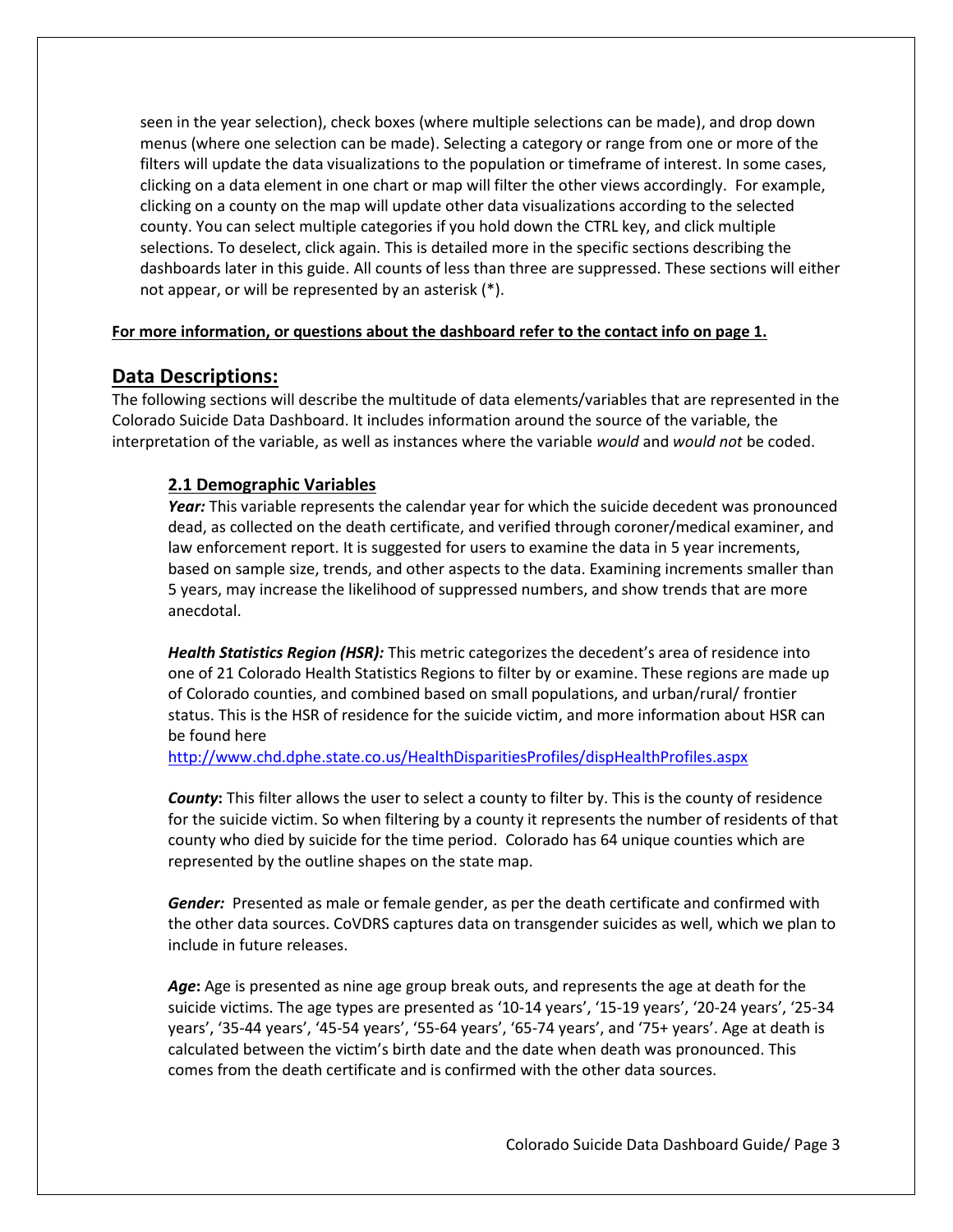*Race/Ethnicity***:** Race and ethnicity are represented as 'White non-Hispanic', 'White Hispanic', 'Black/African American', 'Asian or Pacific Islander', 'American Indian' or 'other'. For all categories besides 'White non-Hispanic' and 'White Hispanic', the race category includes both Hispanic and non-Hispanic victims. This is pulled primarily from the death certificate and confirmed through other sources.

*Marital Status***:** Marital status is presented as 'Currently married', 'Not married', 'Divorced', 'Widowed', and 'Unknown'. This is defined as the marital status of the decedent at the time of death, as collected on the death certificate, usually from family interview with the funeral home director, or other administrative reporting sources.

*Veteran Status***:** This is represented as any lifetime history of serving in the armed forces, as collected on the death certificate, usually from family interview with the funeral home director, or other administrative reporting sources.

*Employment Status***:** This variable is generated from the CoVDRS variable *Current Occupation*, which is a free text variable collected from coroner/medical examiner reports, and law enforcement reports, and represents the victim's occupation at the time of death, as gleaned from family/friend interviews or other information gathered as part of the standard death investigation. From the free text variable *Current Occupation*, the categorical variable *Employment Status* is created. From reviewing the free text data, decedent's current occupation falls in 5 categorical responses; 'Currently employed', 'Unemployed', 'Disabled', 'Retired', and the final category 'Null, N/A, Unknown'. Based on the data quality of the *Current Occupation* variable this is the most conservative and appropriate way to examine this variable. There are inherently high counts in the category 'Null, N/A, Unknown' because the current occupation isn't always known or collected as systematically as the decedent's usual industry and occupation, which will be covered in a later section. That being said this variable likely under counts for all categories, and especially those in the 'Currently employed' sub group. The variable's strength comes from its capabilities in capturing individuals who were known to be unemployed, retired, and disabled, because these occupational categories are more likely to be revealed in a standard suicide investigation, whereas the specific current occupation may be more likely to be left blank. Therefore the suggested use of this variable is to assess the burden and characteristics of those individuals who are unemployed, retired, and disabled, understanding that there may be under counting in all categories.

## **2.2 Method of injury definitions**:

Method of injury describes what type of weapon was used to inflict the fatal injury for the suicide decedents. It is represented in the following categories; 'Firearm', 'Hanging/strangulation/ suffocation', 'Poisoning', 'Fall', 'Sharp Instrument', and 'Other'. 'Firearm' represents any and all firearm injuries that resulted in a suicide death. 'Hanging/strangulation/suffocation', includes hanging deaths, as well as deaths where oxygen is displaced, for example helium or nitrogen inhalation deaths. 'Poisoning' deaths range from prescription drug overdose, illicit drug overdose, toxic substance ingestions (i.e. anti freeze, bleach etc.) and carbon monoxide poisonings. 'Fall' includes suicide deaths where the decedent jumped or fell from a height which resulted in death. 'Sharp instrument' includes all deaths where the victim cut, stabbed or lacerated themselves severely enough to cause death. The 'Other' category includes all other methods, (intentional motor vehicle crash, other vehicle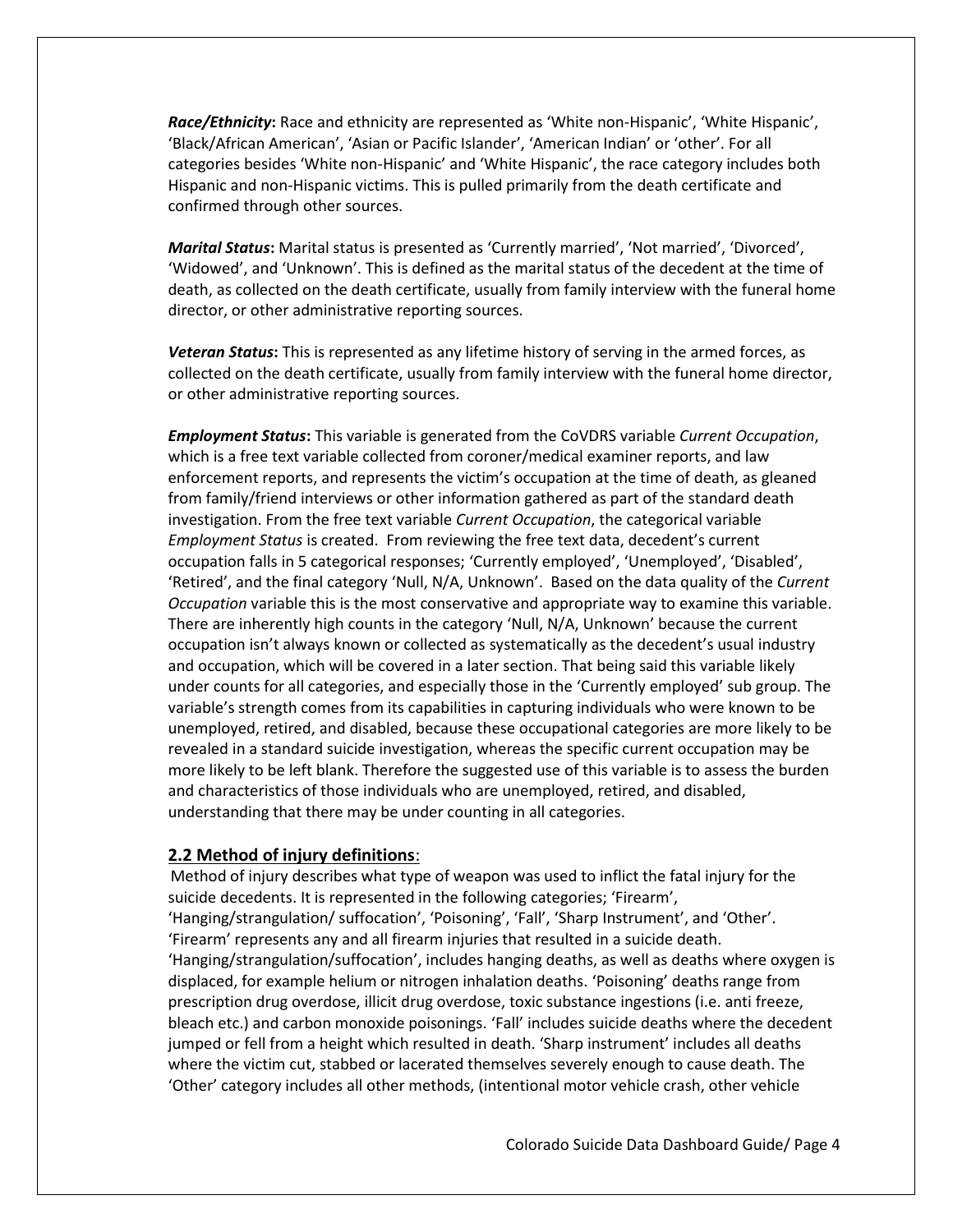collision, fire etc.). The percentages are calculated out of the total number of deaths in a selected (filtered) population.

## **2.3 Circumstances definitions:**

The circumstance sections contains a list of the preceding events and characteristics that preceded the suicide death, as per the coroner/medical examiner report or law enforcement report. The stacked bar displays percentages for each circumstance in the population of interest. These percentages are calculated out of the total number of cases where at least one circumstance was known. Therefore, cases where no preceding circumstances were known are excluded from the percentage calculation for these charts. The number of cases with circumstances known, as well as those with no known circumstances are presented at the very top of the figure. This can reveal to the user issues with data quality and completeness. The below section will define each circumstance, highlighting when and when not the circumstance is endorsed. The below definitions are pulled from the NVDRS coding manual. The majority of these data come from coroner/medical examiner reports, and law enforcement reports.

#### *-Any circumstances known*

Definition: Indicates if any information is available in the CME record about the circumstances, including other circumstances, associated with this suicide death.

Discussion: This variable operates as a stem question. Checking the circumstances known box has to be endorsed to enter any and all other circumstance variables. Not endorsing this variable implies that the circumstances preceding the incident are not known. This variable is used to make up the total pool of individuals where percentages of other circumstances are calculated. For example if 90 out of 100 suicide victims had this variable endorsed, then the percentages for all other circumstances would be calculated out of 90 total suicides. The 10 suicide victims for this example are not included in the calculation of prevalence of other circumstance variables, because no information is known, so they don't represent a case where it can be known if the victim did or didn't have a preceding circumstance.

#### *-Mental health problem*

Definition: Current diagnosed mental health problem

Discussion: This variable is coded as "Yes" if the victim has been identified as currently having a mental health problem. There does not need to be any indication that the mental health condition directly contributed to the death.

- Mental health problems include those disorders and syndromes listed in the Diagnostic and Statistical Manual of Mental Disorders, Fifth Edition (DSM-5) with the exception of alcohol and other substance dependence (as these are captured in separate variables).

- Examples of disorders qualifying as mental health problems include diagnoses such as major depression, schizophrenia, and generalized anxiety disorder, as well as neuro-developmental disorders (such as intellectual disability, autism, attention-deficit /hyperactivity disorder), eating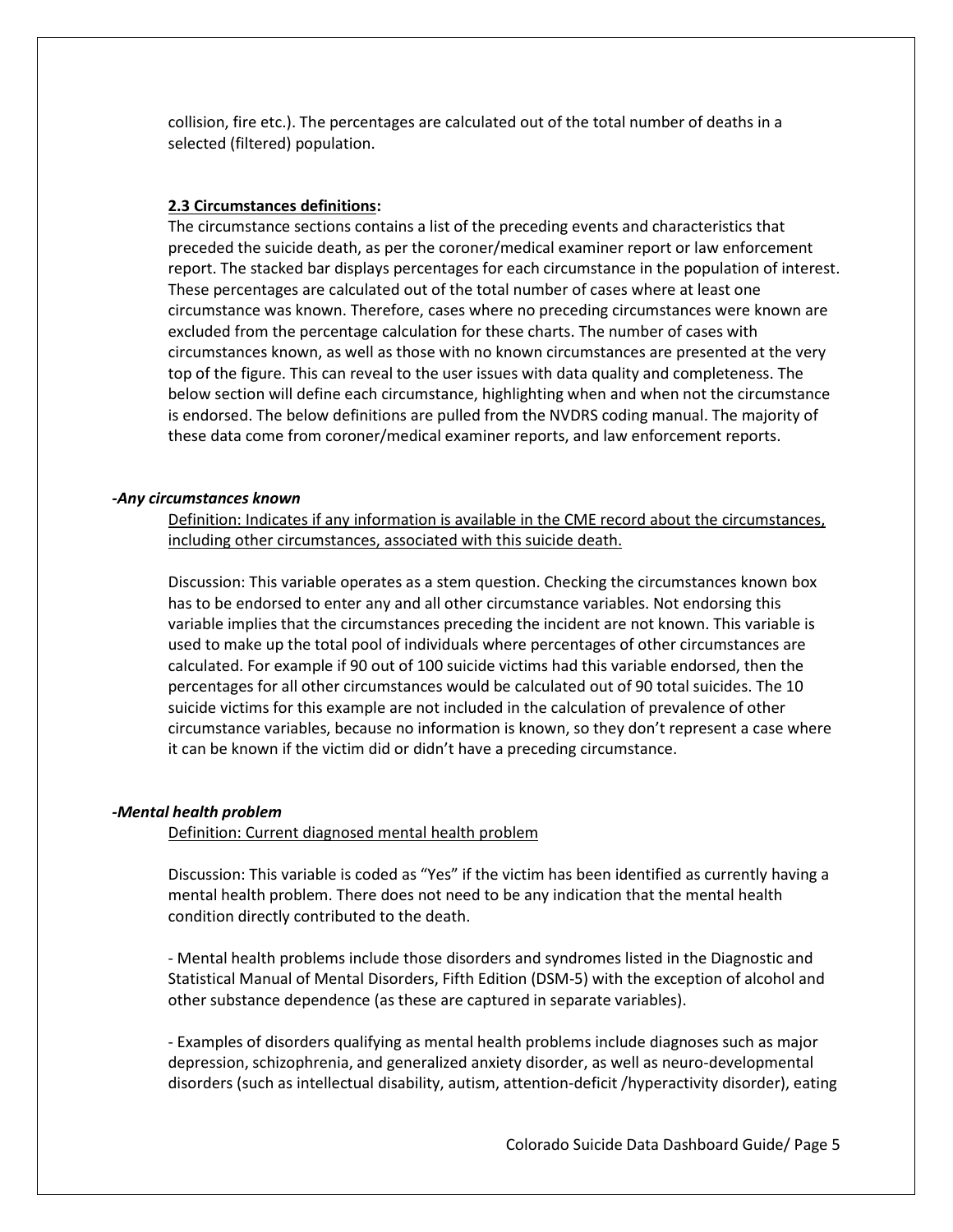disorders, personality disorders, and organic mental disorders (such as Alzheimer's and other dementias).

-The endorsement of this variable leads to the endorsement of specific mental health diagnoses as well. This is a broader category to count individuals with any known mental health diagnosis, and the other variables are nested within this variable. Therefore a person with a diagnosed disorder would contribute to the counts and percent's of both this variable as well as the specific disorder they were diagnosed with.

- Also indicated as "Yes" if it is mentioned in the source document that the victim was being treated for a mental health problem, even if the nature of the problem is unclear (e.g., "was being treated for various psychiatric problems").

- It is acceptable to endorse this variable on the basis of past treatment of a mental health problem, unless it is specifically noted that the past problem has been resolved. However, do not code this circumstance based only on a positive toxicology test for psychiatric medications (such as antidepressants). There must also be some indication that the victim was actually being treated for a mental health condition, such as a current prescription, the report of a family member, etc.

#### *-Diagnosis of Depression*

Definition: Current mental health problem noted as Depression

Discussion: This is coded as yes if the victim was identified as having a diagnosed Depression disorder. There does not need to be any indication that the Depression condition directly contributed to death.

-This variable is nested within the variable *Mental health problem* in the CoVDRS, and is the result of the specific mental health diagnosis of Depression, as collected when *Mental health problem* is endorsed. This can result in multiple types of mental health diagnoses, and is representative of several variables in the system. All specific diagnoses are defined by the Diagnostic and Statistical Manual of Mental Disorders, Fifth Edition (DSM-5).

- This variable can get endorsed on the basis of past treatment of Depression, unless it is specifically noted that the past problem has been resolved. However, this is not coded based only on a positive toxicology test for psychiatric medications (such as antidepressants). There must also be some indication that the victim was actually diagnosed or being treated for a Depression, such as a current prescription, mental health records, medical records, the report of a family member, etc.

### *-Diagnosis of Anxiety*

Definition: Current mental health problem noted as Anxiety

Discussion: This is coded as yes if the victim was identified as having a diagnosed anxiety disorder. There does not need to be any indication that the anxiety condition directly contributed to death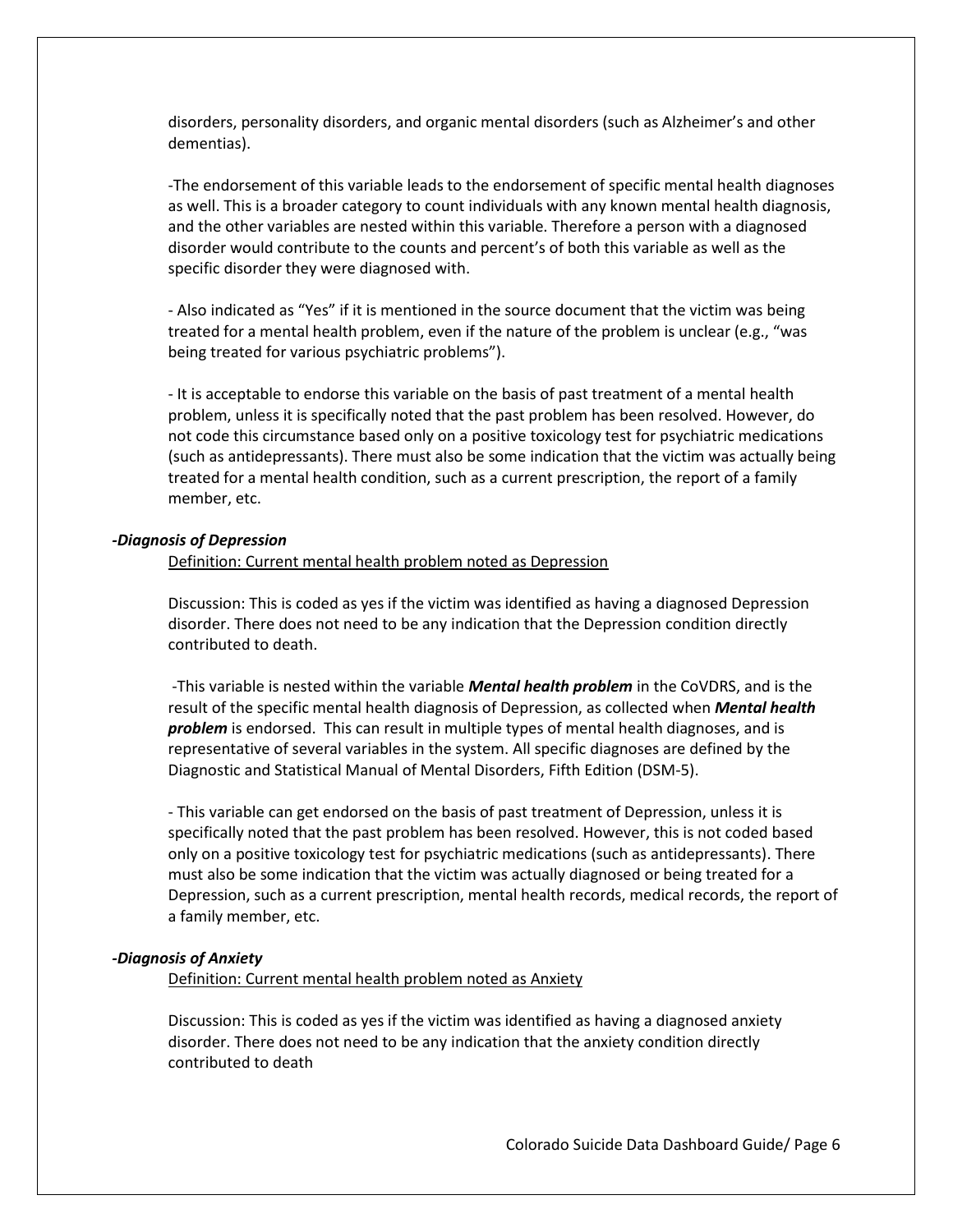-This variable is nested within the variable *Mental health problem* in the CoVDRS, and is the result of the specific mental health diagnosis of Anxiety disorder, as collected when *Mental health problem* is endorsed. This can result in multiple types of mental health diagnoses, and is representative of several variables in the system. All specific diagnoses are defined by the Diagnostic and Statistical Manual of Mental Disorders, Fifth Edition (DSM-5).

- This variable can get endorsed on the basis of past treatment of an anxiety disorder, unless it is specifically noted that the past problem has been resolved. However, this is not coded based only on a positive toxicology test for psychiatric medications (such as anti-anxiety). There must also be some indication that the victim was actually diagnosed or being treated for an anxiety condition, such as a current prescription, mental health records, medical records, the report of a family member, etc.

### *-Diagnosis of Bipolar disorder*

Definition: Current mental health problem noted as Bipolar disorder

Discussion: This is coded as yes if the victim was identified as having a diagnosed Bipolar disorder. There does not need to be any indication that the Bipolar condition directly contributed to death.

-This variable is nested within the variable *Mental health problem* in the CoVDRS, and is the result of the specific mental health diagnosis of Bipolar disorder, as collected when *Mental health problem* is endorsed. This can result in multiple types of mental health diagnoses, and is representative of several variables in the system. All specific diagnoses are defined by the Diagnostic and Statistical Manual of Mental Disorders, Fifth Edition (DSM-5).

- This variable can get endorsed on the basis of past treatment of a Bipolar disorder, unless it is specifically noted that the past problem has been resolved. However, this is not coded based only on a positive toxicology test for psychiatric medications (such as antipsychotics or other Bipolar medication). There must also be some indication that the victim was actually diagnosed or being treated for a Bipolar disorder, such as a current prescription, mental health records, medical records, the report of a family member, etc.

#### *-Diagnosis of Schizophrenia*

Definition: Current mental health problem noted as Schizophrenia

Discussion: This is coded as yes if the victim was identified as having a diagnosed Schizophrenia disorder. There does not need to be any indication that the Schizophrenia condition directly contributed to death.

-This variable is nested within the variable *Mental health problem* in the CoVDRS, and is the result of the specific mental health diagnosis of Schizophrenia, as collected when *Mental health problem* is endorsed. This can result in multiple types of mental health diagnoses, and is representative of several variables in the system. All specific diagnoses are defined by the Diagnostic and Statistical Manual of Mental Disorders, Fifth Edition (DSM-5).

- This variable can get endorsed on the basis of past treatment of Schizophrenia, unless it is specifically noted that the past problem has been resolved. However, this is not coded based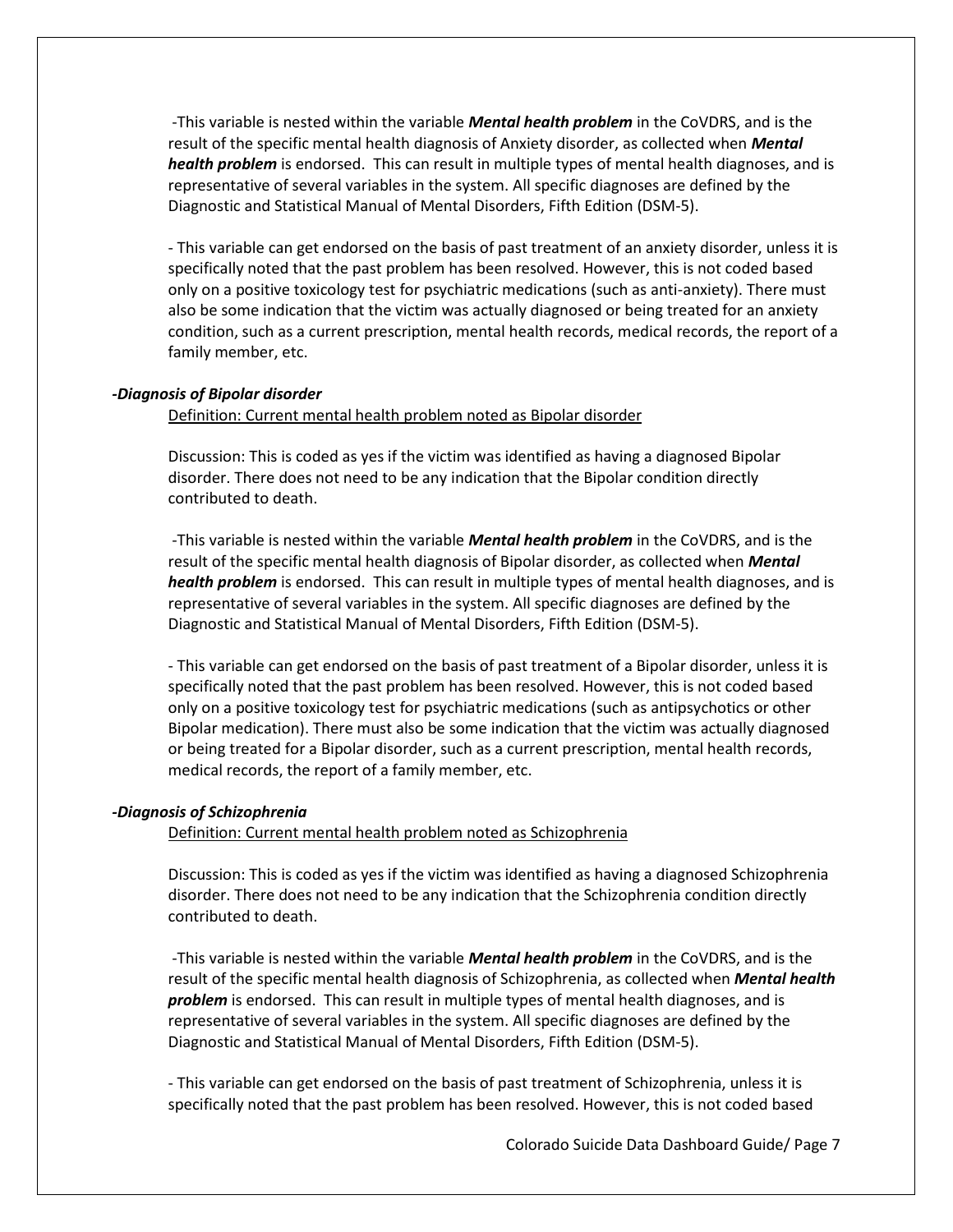only on a positive toxicology test for psychiatric medications (such as antipsychotics, anti tremors). There must also be some indication that the victim was actually diagnosed or being treated for Schizophrenia, such as a current prescription, mental health records, medical records, the report of a family member, etc.

#### *-Other mental health diagnosis*

Definition: Current mental health problem noted as Other mental health diagnosis, not falling in one of the other four categories (Depression, Anxiety, Bipolar Disorder, or Schizophrenia).

Discussion: This is coded as yes if the victim was identified as having a diagnosed mental health disorder, other than the four categories previously covered. There does not need to be any indication that the other mental health condition directly contributed to death.

-This variable is nested within the variable *Mental health problem* in the CoVDRS, and is the result of a diagnosis of another mental health condition, as collected when *Mental health problem* is endorsed. This can result in multiple types of mental health diagnoses, and is representative of several variables in the system.

-Other mental health diagnoses examples include, Post-Traumatic Stress disorder, ADD or hyperactive disorder, Eating disorders, and Obsessive-compulsive disorders.

- This variable can get endorsed on the basis of past treatment for the other mental health problem, unless it is specifically noted that the past problem has been resolved. However, this is not coded based only on a positive toxicology test for psychiatric medications (such as antidepressants). There must also be some indication that the victim was actually diagnosed or being treated for the mental health problem, such as a current prescription, mental health records, medical records, the report of a family member, etc.

## *-Ever treated for mental health problem*

Definition: History of ever being treated for a mental health or substance abuse problem

Discussion: The variable indicates whether the victim was noted as ever having received treatment (e.g., had a current prescription for a psychiatric medication, saw a mental health professional within the past two months or participated in self-help program such as alcohol anonymous) for a mental health problem (including alcohol and other substance abuse problems), either at the time of death or in the past.

-If a victim is in current treatment, by definition ever in treatment would be endorsed as well.

- This circumstance isn't endorsed based only on a positive toxicology test for psychiatric medications (such as antidepressants). There must also be some indication that the victim was actually was treated for a mental health condition, such as a current prescription, the report of a family member, mental health records, medical records, etc.

- Note that a diagnosis does not imply that treatment was received. A victim may have been out of compliance with treatment for a diagnosed condition.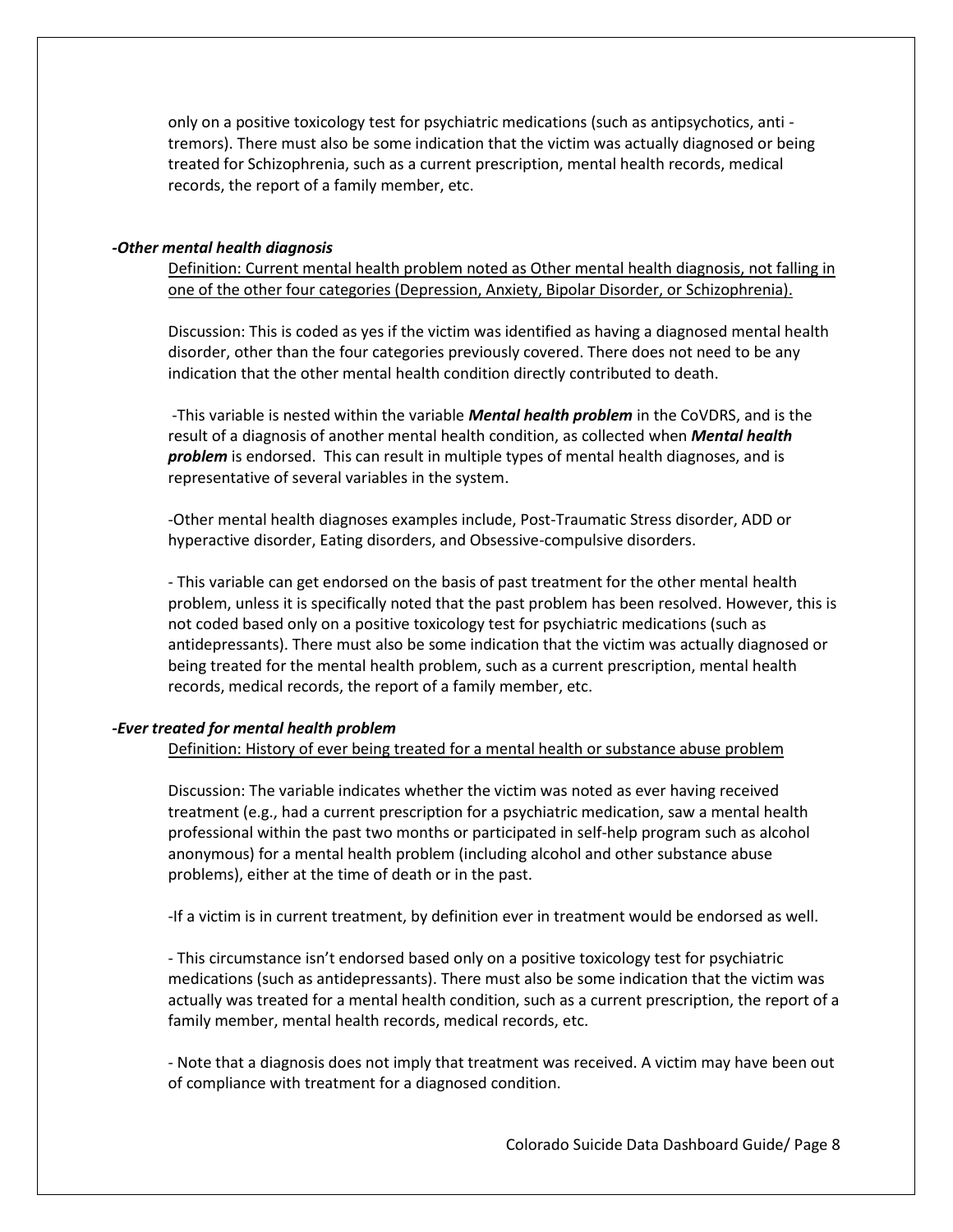## *-Current treatment for mental health problem*

Definition: Currently in treatment for a mental health problem or substance abuse problem

Discussion: This should be coded "Yes" if the victim was in current treatment (e.g., had a current prescription for a psychiatric medication, saw a mental health professional within the past two months or participated in treatment for substance abuse such as outpatient treatment or alcohol anonymous) at the time of the injury.

- Treatment includes:

-Seeing a psychiatrist, psychologist, medical doctor, therapist, or other counselor (including religious or spiritual counselors) for a mental health or substance abuse problem;

-Receiving a prescription for an antidepressant or other psychiatric medicine; Attending anger management classes;

-Residing in an inpatient, group home, or halfway house facility for mental health or substance abuse problems; or

-Alcohol or narcotics anonymous.

- Do not code this circumstance based only on a positive toxicology test for psychiatric medications (such as antidepressants). There must also be some indication that the victim was actually being treated for a mental health condition, such as a current prescription, the report of a family member, etc.

- Note that a diagnosis does not imply that treatment was received. A victim may have been out of compliance with treatment for a diagnosed condition.

## -*Abused as a child*

Definition: The victim had a history of abuse (physical, sexual, or psychological) or neglect (physical, including medical/dental, emotional, or educational neglect; or exposure to violent environments or inadequate supervision) as a child.

Discussion: This variable more broadly captures victim's experiences of abuse and neglect irrespective of its relationship to the violent death. This is represented as "Yes" if the victim experienced abuse or neglect, but there is no direct link to the violent death or the link is unknown.

- This variable is coded as "Yes" if the victim had been the victim of child abuse at any point in the past, even if the victim is currently an adult.

- This variable is coded as "Yes" if the evidence of ongoing abuse is suspected, but not confirmed.

- This variable is coded "Yes" if autopsy evidence reported an indication of previous abuse.

- Abuse can be physical, psychological, sexual or others as long as the source document refers to 'abuse'. Neglect may be physical or emotional.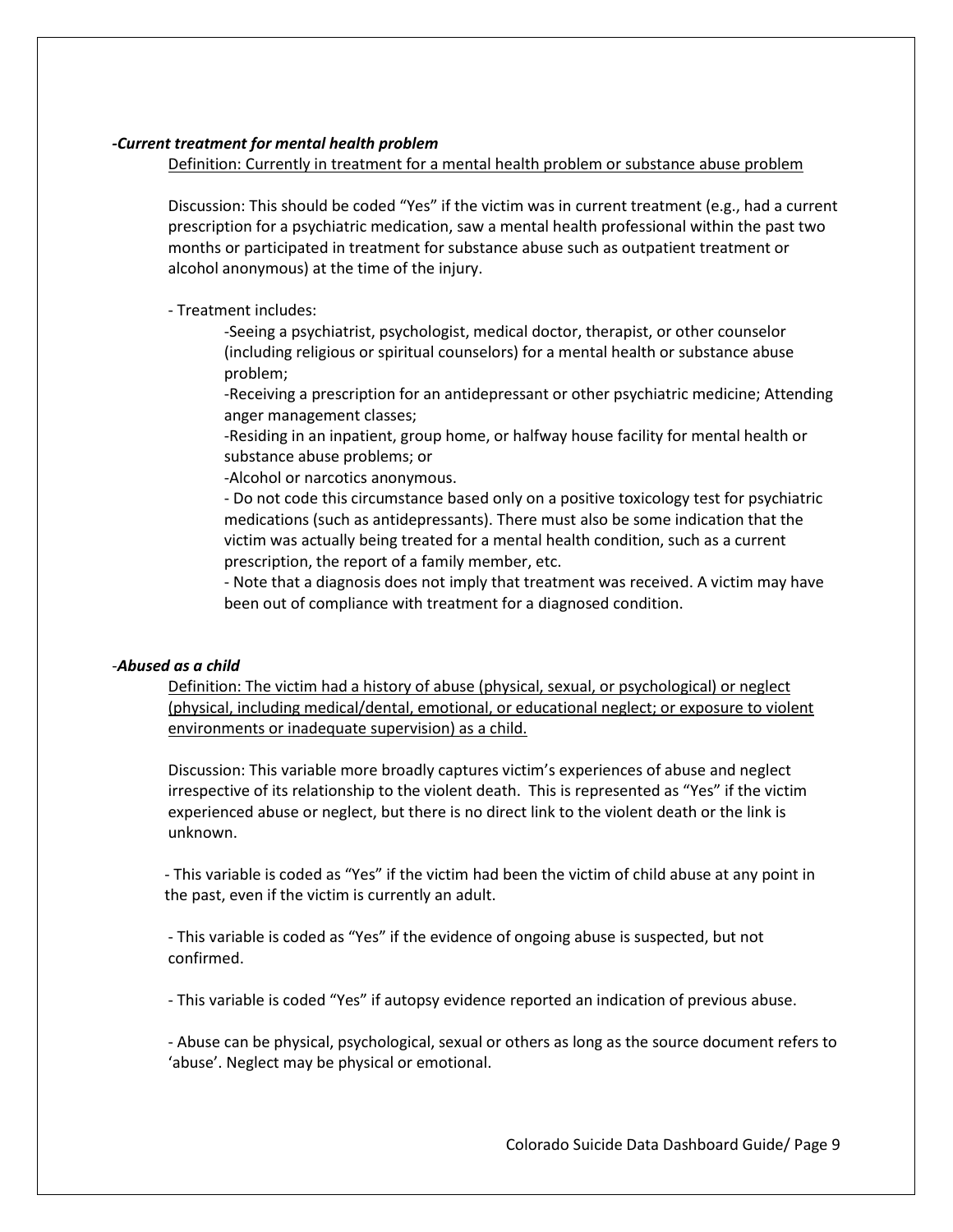### *-Anniversary of a traumatic event*

Definition: Incident occurred on or near the anniversary of a traumatic event in the victim's life and was perceived as a contributing factor.

Discussion: This variable identifies deaths that may be related to the anniversary of a traumatic experience in the victim's life, such as the death of a relative or friend. Other traumatic experiences include: sexual or physical victimization, community violence, mass shooting/killings, natural disasters, etc.

-This is coded as "Yes" if the incident occurred on or near the date of a traumatic event in the victim's life, regardless of how far in the past the event was, as long as the incident was perceived as a contributing factor to the death.

## *-Argument preceded death*

Definition: An argument or conflict that led to the victim's death.

Discussion: This variable identifies suicide where a specific argument was perceived as related to the death. There must be a specific argument or disagreement that is related to the violent death (e.g., an argument over money, a relationship problem or an insult).

- The following would be coded "Yes":

+Suicide Examples: If a child has an argument with their parent, becomes distraught and then dies by suicide that night.

+A principal expels the victim from school after which victim dies by suicide

+Victim has an argument with his boss over poor performance then goes to a local park and dies by suicide

Ongoing conflicts and chronic arguing isn't enough for this variable to be endorsed. If a specific argument is noted, in regard to chronic arguing then this would be endorsed

## *-Civil legal problem*

Definition: Civil legal (non-criminal) problems appear to have contributed to the death

Discussion: This variable represents if at the time of the incident the victim was facing civil legal problems, such as a divorce, custody dispute or civil lawsuit, or legal problems that were unspecified as either criminal or civil, and these problems appear to have contributed to the death.

#### *-Crisis 2 weeks before death*

Definition: The crisis variable identifies deaths that appear to involve an element of impulsivity and be related to a crisis. A "Crisis" is a current/acute event within 2 weeks of death that is indicated in one of the source reports to have contributed to the death. The crisis variable is nested within the other circumstance variables.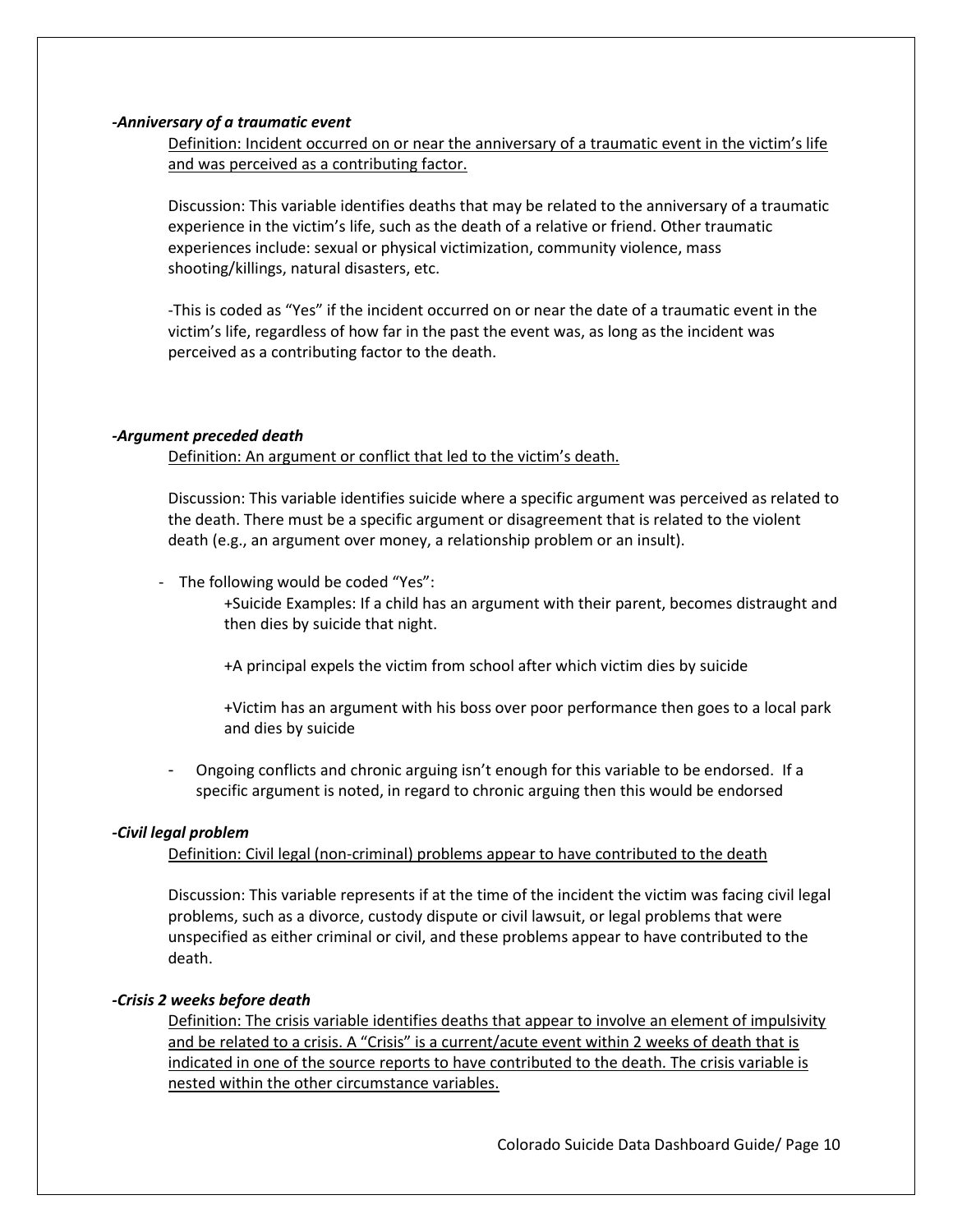Discussion: A crisis can precede the death (e.g., had a bad argument the day before the Incident, divorce papers served that day, or victim laid off the week before) or be an impending event (e.g., house was to be foreclosed on the day after the incident or court date for a criminal offense three days after the suicide).

- A Crisis is interpreted from the eyes of the victim. This is particularly relevant for young victims whose crises, such as a bad grade or a dispute with parents over a curfew, may appear to others as relatively minor.

- An actual time period for the crisis may not be mentioned in the records, but language can imply the crisis, as in this example "Decedent had just received a pink slip at work" would be coded because the word "just" indicates that the crisis occurred right before the death, or within two weeks.

-Ongoing/chronic problems are not coded as crises unless there was an acute change in the status (change in prognosis of chronic illness). The presence of a crisis does not mean that there aren't also chronic conditions that have contributed to the victim's death.

## *-Decedent had a depressed mood around the time of death*

Definition: Victim was perceived by self or others to be depressed at the time of the injury.

Discussion: This variable is ONLY coded when the victim had a depressed mood at the time of injury. There does NOT need to be a clinical diagnosis and there does not need to be any indication that the depression directly contributed to the death. Other words that can trigger coding this variable besides "depressed" are sad, despondent, down, blue, low, unhappy, etc. Words that do not trigger coding this variable are agitated, angry, mad, anxious, overwrought, etc.

-If the victim has a known clinical history of depression, but had no depressive symptoms at the time of the incident, this variable would NOT be selected.

- Depressed mood is not inferred based on the circumstances (e.g., because the person reports a bankruptcy); rather it must be noted in the record.

#### *-Eviction or loss of home*

Definition: A recent eviction or other loss of the victim's housing, or the threat of it, appears to have contributed to the death.

Discussion: This is coded as "Yes" if at the time of the incident the victim had recently been, was in the process of being evicted or foreclosed on, or was confronted with an eviction, foreclosure, or other loss of housing (e.g., kicked of house by a relative), and this appears to have contributed to the death. Inclusion in the investigative reports is sufficient to code "Yes".

#### *-Family relationship problem*

Definition: Victim had relationship problems with a family member (other than an intimate partner) that appear to have contributed to the death.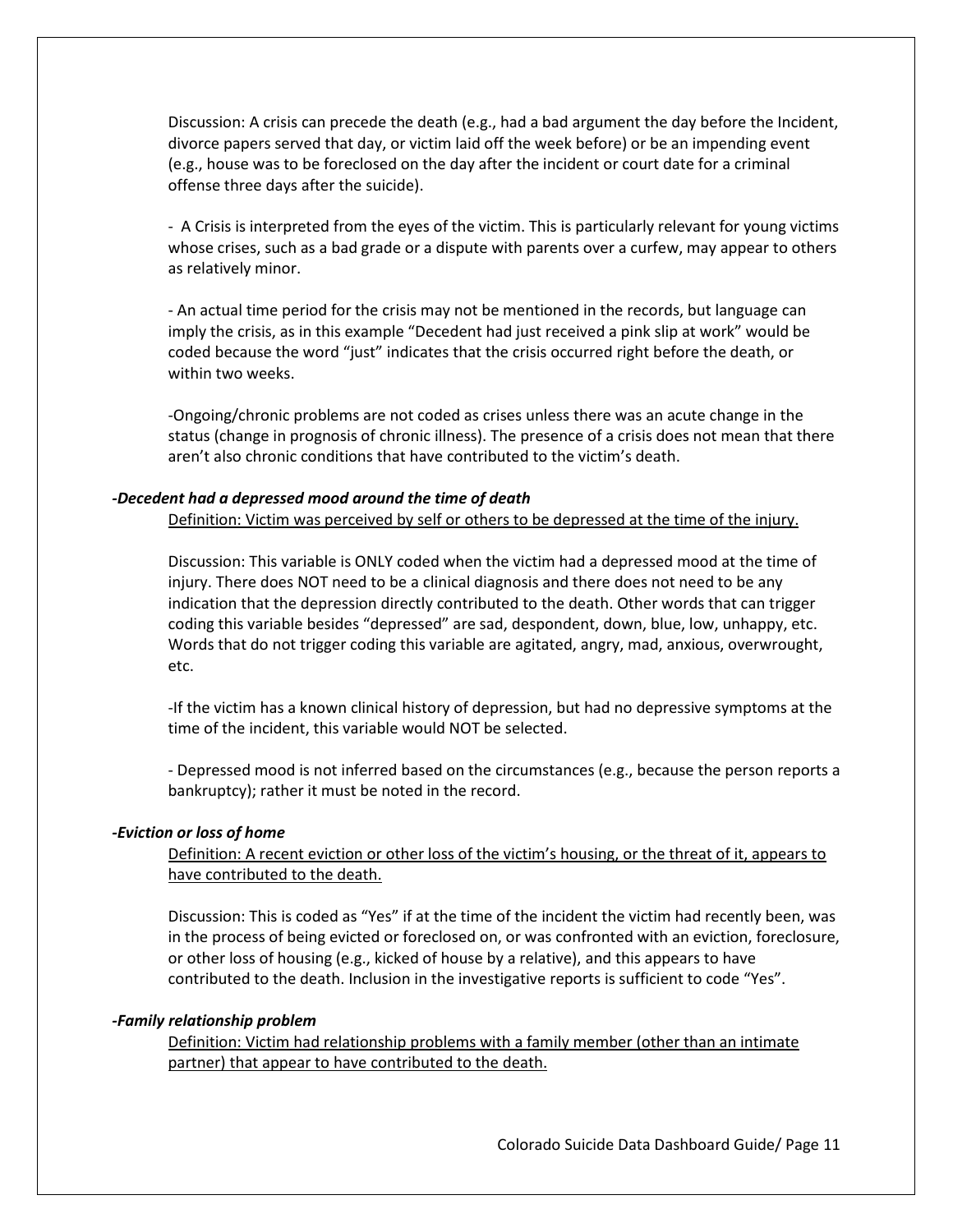Discussion: Code as "Yes" if at the time of the incident the victim was experiencing a relationship problem with a family member other than an intimate partner (e.g., a child, mother, in-law), and this appears to have contributed to the death.

-Example: The victim is despondent over his argument with his parents and dies by suicide.

### **-***Physical fight preceded death*

Definition: Before the suicide death, there was a physical fight between two individuals

Discussion: Most physical fights will be preceded by arguments and this variable is directly related to a physical escalation of an argument. It is directly related to the *Argument preceded death.*

### *-Financial problem*

Definition: Financial problems appear to have contributed to the death

Discussion: This variable is coded as "Yes" if at the time of the incident the victim was experiencing a problem such as bankruptcy, overwhelming debts, or foreclosure of a home or business, and this appears to have contributed to the death. Inclusion in the investigative reports is sufficient to code "Yes".

#### *Suicide death of friend or family*

Definition: Suicide of a family member or friend appears to have contributed to the death.

Discussion: There is no time limit for when the suicide of the family or friend occurred, except that it occurred during the victim's lifetime and that it is noted to have contributed to the victim's death.

-Coded as "Yes" if at the time of the incident the victim was distraught over or reacting to a suicide of a friend or family member.

- Coded as "Yes" if the victim was distraught over an anniversary of the suicide.

## *-Non-suicide death of friend or family*

Definition: Death of a family member or friend due to something other than suicide appears to have contributed to the death.

Discussion: This variable is coded as "Yes" if at the time of the incident the victim was distraught over, or reacting to a death of a friend or family member. The death could have been recent or many years ago.

-If a source document indicates that the victim's suicide took place on the anniversary of the death of a friend or family member, this variable is coded "Yes".

-If the death happened long before the incident, it's only endorsed if the victim was very upset about the incident because of an anniversary or some other factor that made their feelings about the death stronger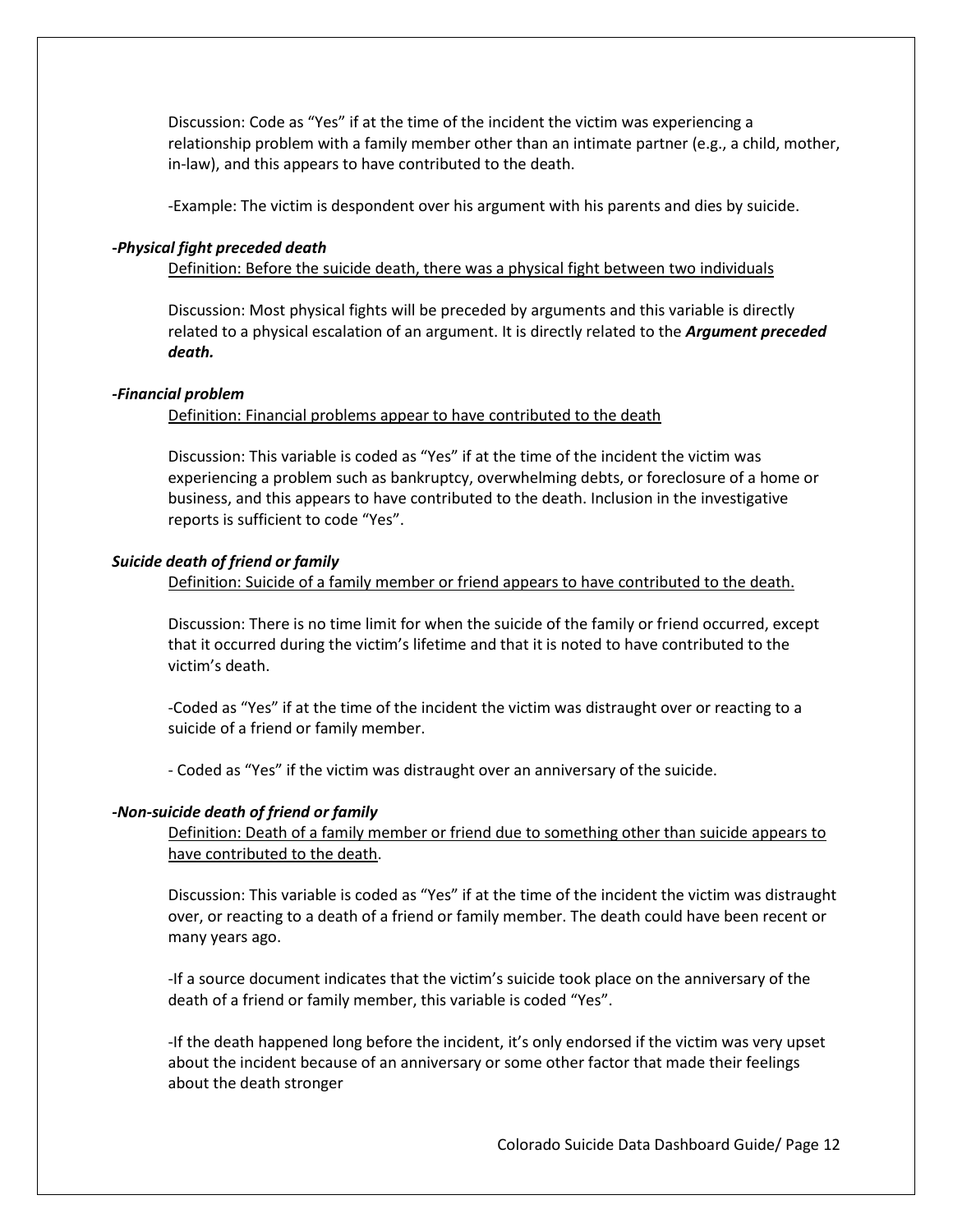## *-Physical health problem*

Definition: Victim's physical health problem(s) appear to have contributed to the death

Discussion: The victim was experiencing physical health problems (e.g., terminal disease, debilitating condition, chronic pain) that were relevant to the event.

-This variable is endorsed only if a health problem is noted as contributing to the death (e.g., despondent over recent diagnosis of cancer or complain that he could not live with the pain associated with a condition).

- The simple mention of a health problem does not trigger coding the death as health-related. Coroner and Medical Examiners reports generally include the decedent's existing medical problems (e.g., diabetes, asthma, cancer). This variable is not endorsed Based simply on a list of conditions.

-"Debilitating" conditions that would leave the victim confined to bed, oxygen dependent, or requiring basic daily care from a third party, would be endorsed as physical health problem.

- Health conditions are coded from the perspective of the victim. If the victim believed him- or herself to be suffering from a physical health problem, and this belief was contributory to the death, it does not matter if any particular health problem was ever treated, diagnosed, or even existed. For instance, it would be coded as "Yes" if the victim only suspected he might have AIDS and killed himself before he received his test results.

## *-Intimate partner problem*

Definition: Problems with a current or former intimate partner appear to have contributed to the suicide death.

Discussion: This is coded as "Yes" if at the time of the incident the victim was experiencing problems with a current or former intimate partner, such as a divorce, break-up, argument, jealousy, conflict, or discord, and this appears to have contributed to the death.

- Definition of Intimate Partner: For all intimate partner-related variables intimate partner is defined as a current or former girlfriend/boyfriend, dating partner, ongoing sexual partner, or spouse. It DOES NOT include instances of sex/intimacy in exchange for money/goods. There must be evidence of an intimate relationship (this does not apply to instances where there is simply attraction/infatuation between two individuals or in cases where one person is romantically interested in the other, but the feelings are not returned). The definition of intimate partner does not require sexual intimacy. This definition includes same-sex partners.

- The burden of caring for an ill spouse or partner would NOT be coded as an intimate partner problem unless there is also evidence of relationship problems.

- Phrases such as "victim was having relationship problems" is assumed to indicate intimate partner problems.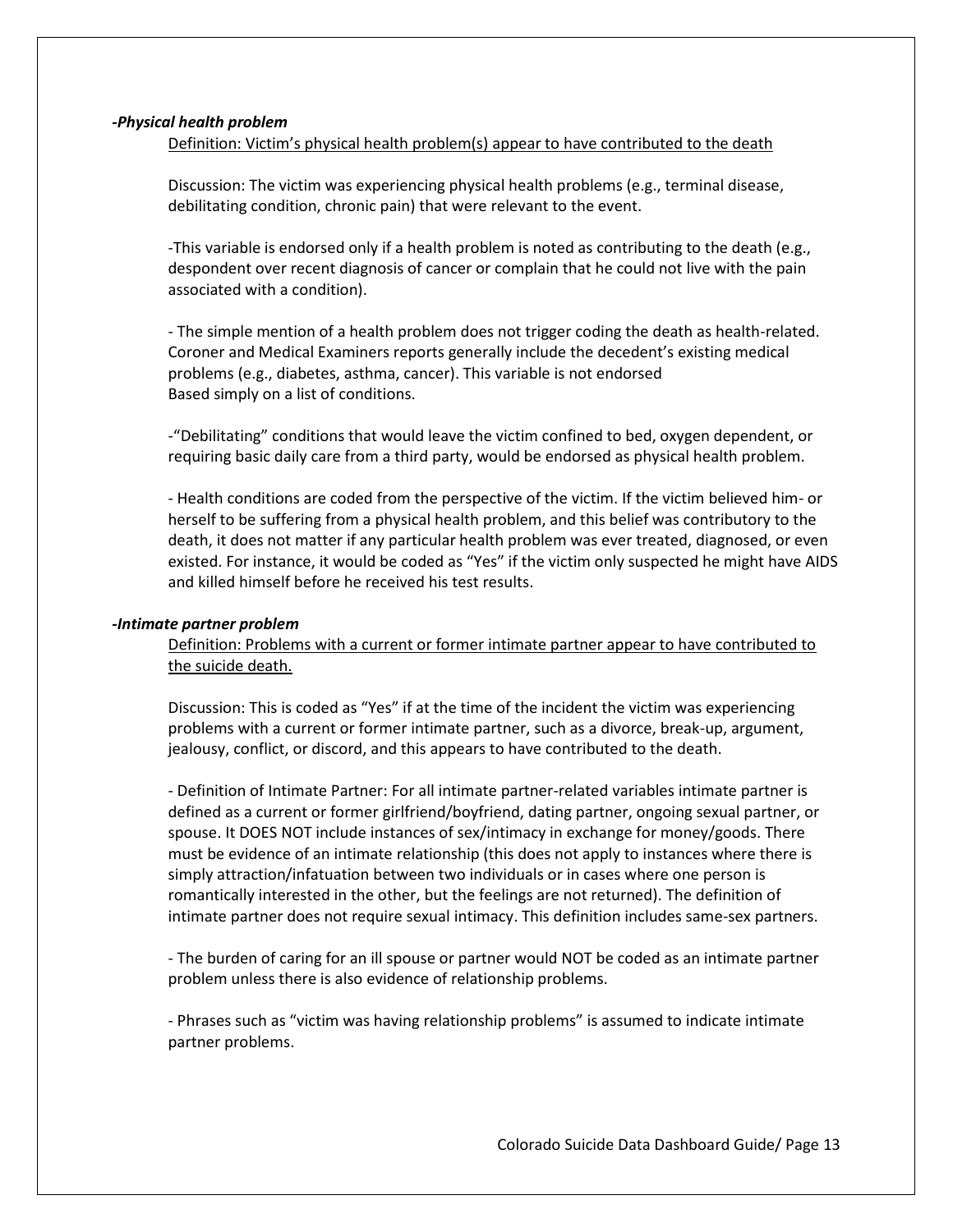#### *-Job problem*

Definition: Job problem(s) appear to have contributed to the death

Discussion: This variable is endorsed if at the time of the incident the victim was either experiencing a problem at work (such as tensions with a co-worker, poor performance reviews, increased pressure, feared layoff) or was having a problem with joblessness (e.g., recently laid off, having difficulty finding a job), and this appears to have contributed to the death.

- Simply being unemployed is not sufficient—there must be an indication that the victim was experiencing difficulty finding or keeping a job.

- This is coded "Yes" if the victim experienced a recent major job problem such as being fired from their job, being demoted or having a serious conflict with his/her boss.

- Coded as "No" if a person left his or her job as part of a suicide plan (e.g., "Victim left work four days ago and checked into a hotel; the body was found after co-workers contacted the victim's family to try to locate him").

## *-Criminal legal problem*

Definition: Criminal legal problems appear to have contributed to the death

Discussion: This is coded as "Yes" if at the time of the incident the victim was facing criminal legal problems (recent or impending arrest, Law enforcement pursuit, impending criminal court date, etc.), and this appears to have contributed to the death. This includes military crimes such as AWOL.

- Criminal legal problems, as opposed to civil legal problems, are those resulting from conduct considered as harmful to society as a whole that it is prohibited by statute and prosecuted by the government. Driving while intoxicated offenses are considered a criminal offense.

- Committing a crime alone is not sufficient basis for endorsing this variable; there must be evidence of negative legal or law enforcement consequences (e.g., about to enter jail, facing a court date, on the run from law enforcement) that appear to be associated with the death.

## *-Precipitated by crime before death*

Definition: The death was precipitated by another serious crime (e.g., drug dealing, robbery)

Discussion: This variable identifies the proportion of violent deaths that are related to other criminal activity, specifically felonies (e.g., robbery or drug-trafficking). Coded as "Yes" if the incident occurred as the result of another serious crime. Note that the crime must occur prior to the violent injury, and not after it.

- Serious crimes (such as drug trafficking, robbery, burglary, motor vehicle theft, arson, resisting arrest, and witness intimidation/elimination) are felonies. These are crimes that carry a sentence of one or more years in prison.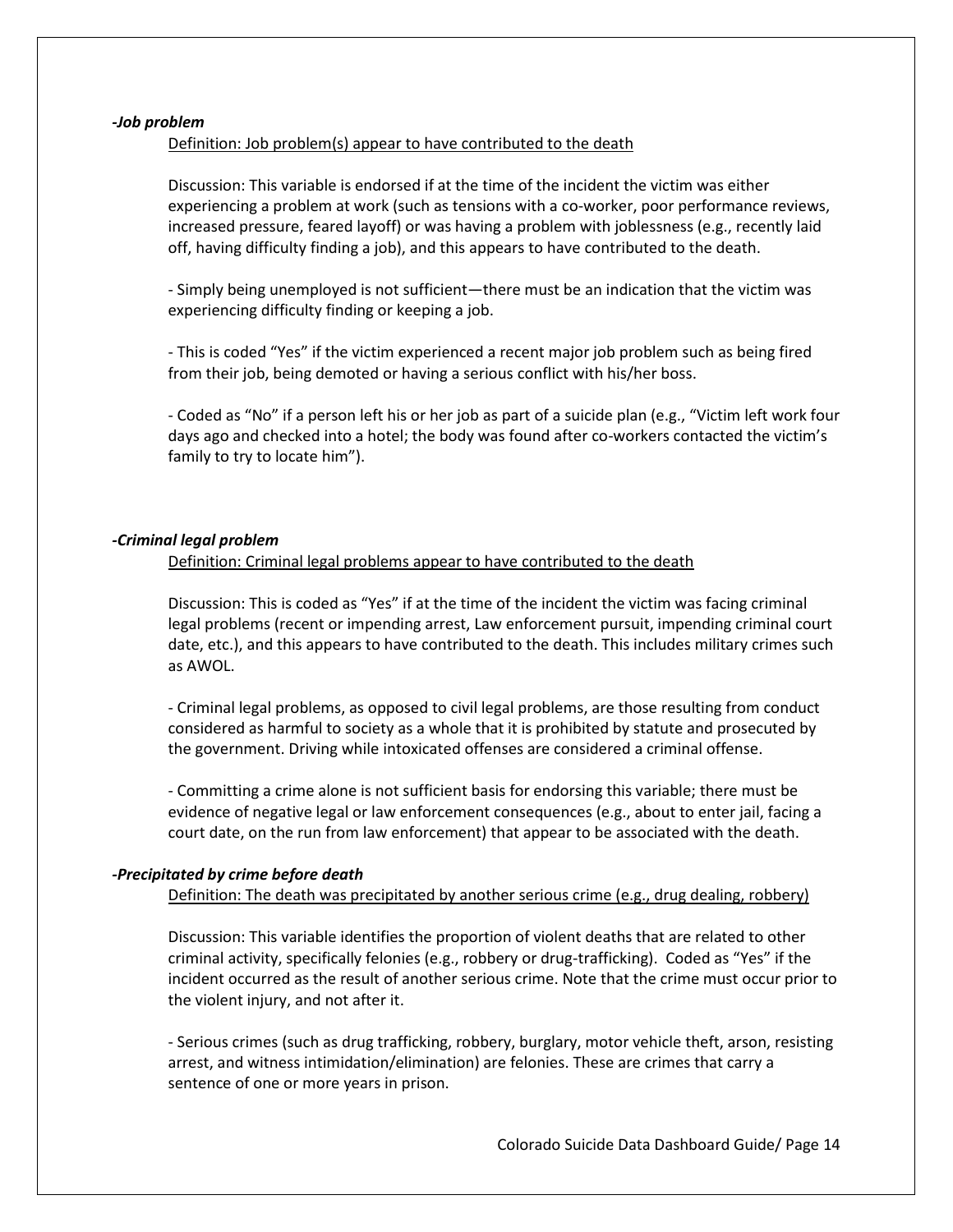-Misdemeanors such as traffic infractions, shoplifting, petty larceny (e.g., stealing someone's jacket), public drunkenness, and minor assaults (no injury or deadly weapon involved) are not considered serious crimes.

## *-Other crime in progress*

#### Definition: A precipitating crime was in progress at the time of the incident

-Discussion: An "in-progress crime" is a serious or felony-related crime, as discussed under "Precipitated by another crime," that is being committed or attempted at the time of the incident.

- For deaths that are precipitated by felony- criminal activity (as discussed in, "Precipitated by another crime"), this variable identifies whether the crime listed for "first other crime in progress" was in progress when the victim died.

- Example: The victim assaults a store owner and is pursued by law enforcement. Once law enforcement corners him in a building, the victim commits suicide (Note: Also, code criminal legal problem).

#### *-School problem*

#### Definition: Problems at or related to school appear to have contributed to the death

Discussion: This is coded as "Yes" if at the time of the incident the victim was experiencing a problem such as poor grades, difficulty with a teacher, bullying, social exclusion at school, school detention/suspension, or performance pressures, and this appears to have contributed to the death.

- This is coded as "No" if the victim was only noted as having low grades, but no specific problem was cited (e.g., received a failing grade recently) or victim was not described as being upset about the low grades.

-Examples include the victim failing a test the day before the suicide, the victim having a suspension hearing scheduled the day after the suicide, and the victim was beat-up the week before and was afraid to go to school.

#### *-Left a suicide note*

Definition: Victim left a suicide note (or other recorded communication). Note can be written or electronic

Discussion: A will or folder of financial papers near the victim does not constitute a suicide note.

- If the record states the person left a "note", it is inferred it was a suicide note in the absence of information indicating that the note had some other purpose.

- A suicide "note" can be any essentially durable message; it does not have to be on a piece of paper. Emails, text messages, voice mail, or writing on any object (such as a wall or table) all qualify.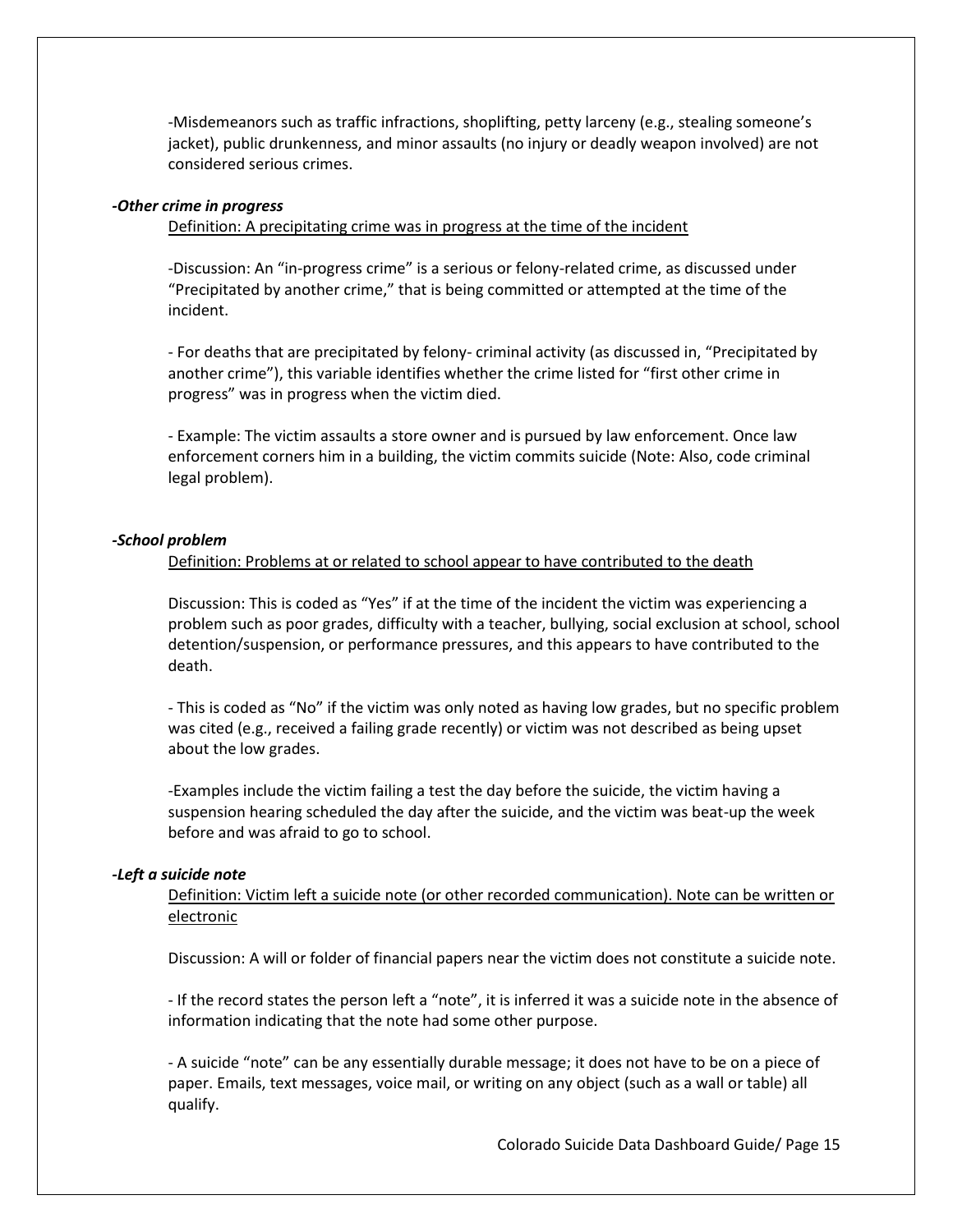- A text or electronic message sent right before the suicide occurred is labeled a suicide note if there was no time between the sending/receipt of the message and the suicide. If there was time to intervene, this is coded as "disclosed suicidal thought or intent".

## *-Problem with alcohol*

Definition: Person has alcohol dependence or alcohol problem

Discussion: This variable represents if the victim was perceived by self or others to have a problem with, or to be addicted to, alcohol. There does not need to be any indication that the alcohol problem directly contributed to the death.

- A victim who is noted as participating in an alcohol rehabilitation program or treatment including self-help groups and 12-step programs — are coded as "Yes" for "Alcohol Problem" even if the victim was noted as being currently sober.

-An alcohol problem from the past (i.e., five years or more ago) that has resolved and no longer appears to apply is coded as no.

- This is not coded if victim was using alcohol in the hours preceding the incident and there is no evidence of dependence or a problem.

#### *-Substance abuse problem*

Definition: Person has a non-alcohol related substance abuse problem

Discussion: This variable is coded as "Yes" if the victim was perceived by self or others to have a problem with, or to be addicted to drugs other than alcohol. There does not need to be any indication that the addiction directly contributed to the death. It can be endorsed if a victim was noted as using illegal drugs (such as heroin or cocaine), abusing prescription medications (such as pain relievers or Valium), or regularly using inhalants (e.g., sniffing gas).

-A victim who is noted as participating in a drug rehabilitation program or treatment — including self-help groups and 12-step programs — would be coded as "Yes" even if the victim was noted as being currently clean.

- A problem from the past (i.e., five years or more ago) that has resolved and no longer appears to apply would not be coded.

- If the victim is mentioned as using illegal drugs — even if addiction or abuse is not specifically mentioned — this variable is endorsed.

- The exception to this is marijuana use. For marijuana, the use must be noted as chronic, abusive, or problematic (e.g., "victim smoked marijuana regularly," "victim's family indicated he had been stoned much of the past month").

- The phrase "history of drug abuse" is sufficient to justify endorsing this variable, unless it is noted that the victim is no longer a drug user.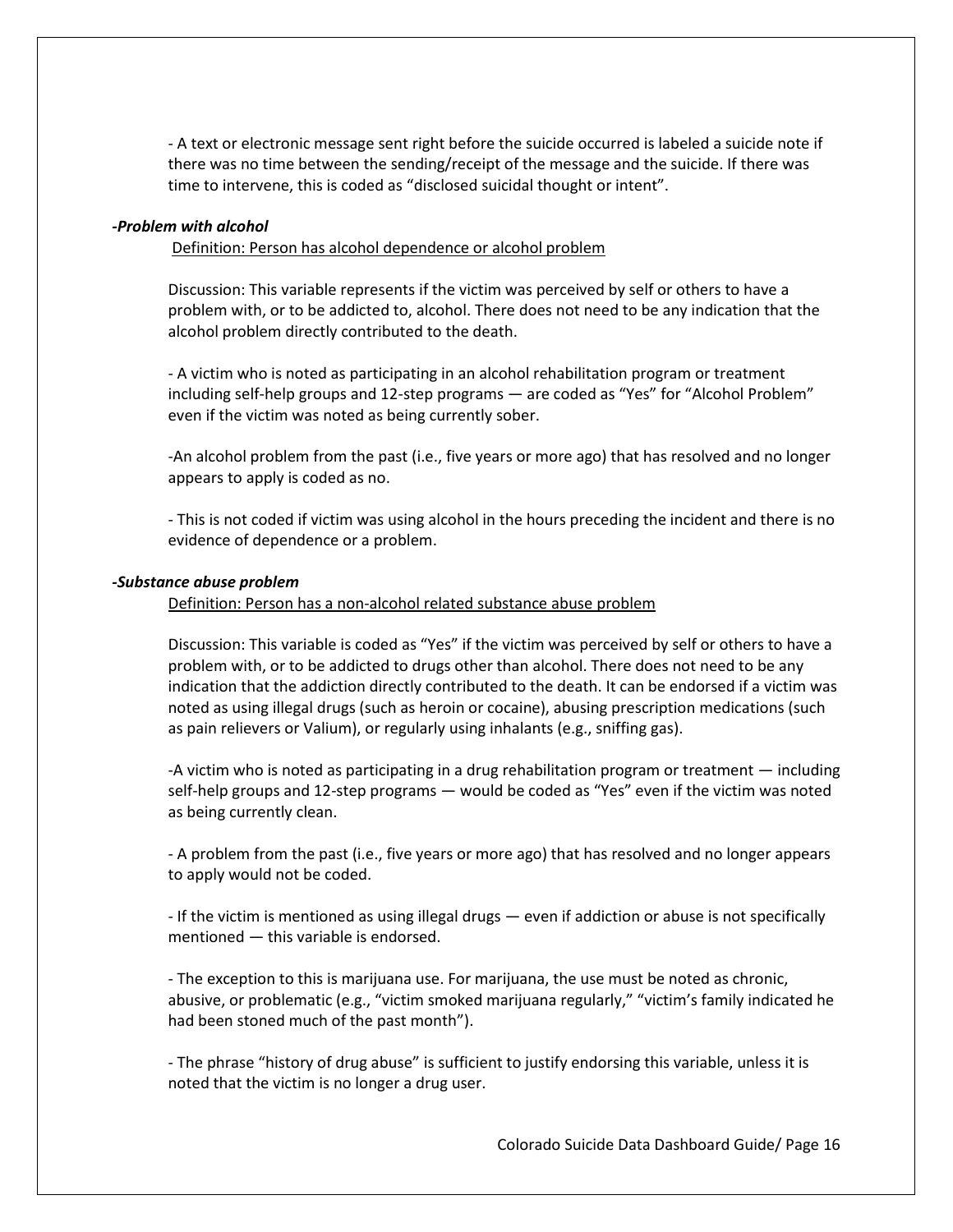- Previously attempting suicide via overdose is not sufficient justification for endorsing this variable in the absence of other information.

- This is not coded based on toxicology findings alone because multiple reasons could explain the presence of the substances.

### *-History of previous suicide attempts*

## Definition: Victim has a history of attempting suicide before the fatal incident

Discussion: This variable is coded as "Yes" if the victim was known to have made previous suicide attempts before the fatal incident, regardless of the severity of those attempts or whether any resulted in injury. Per the CDC uniform definition of suicide attempt (A non-fatal, self-directed, potentially injurious behavior with any intent to die as a result of the behavior; which may or may not result in injury), the victim must have engaged in a POTENTIALLY INJURIOUS BEHAVIOR. A potentially injurious behavior is one which in and of itself has the ability to cause injury and/or death

- Russian roulette: pulling the trigger on a firearm IS considered potentially injurious regardless of whether the weapon fires when the victim pulled the trigger.

- Swallowing a lethal dose of pills then calling 911 IS potentially injurious.

- If the victim is making a suicidal gesture (placing ligature around their neck, standing on a bridge preparing to jump, holding a gun to his head) but is stopped before taking action (e.g., does not pull the trigger after talking to family or pulled from bridge by law enforcement before jumping), this potentially injurious behavior is considered a suicide attempt.

-Evidence of a history of suicide attempts includes self-report and report or documentation from others including family, friends, and health professionals.

#### *-Disclosed suicidal intent*

Definition: Victim disclosed to another person their thoughts and/or plans to commit suicide within the last month. Disclosure of suicidal thoughts or plan can be verbal, written or electronic.

Discussion: This variable helps identifies suicides for which opportunities to intervene and prevent the death may have been present near the time of the suicide. It is also useful for exploring the association between stated intent and actual death.

- This is coded as "Yes" if the victim had disclosed suicidal thoughts or plans to another person recently or within the last month, whether explicitly (e.g., "I have been thinking about suicide lately" or "I plan to go to my cabin with my gun and never come back") or indirectly (e.g., "I know how to put a permanent end to this pain").

- This is coded as "Yes" if there was opportunity to intervene between the time the person disclosed intent and the injury event.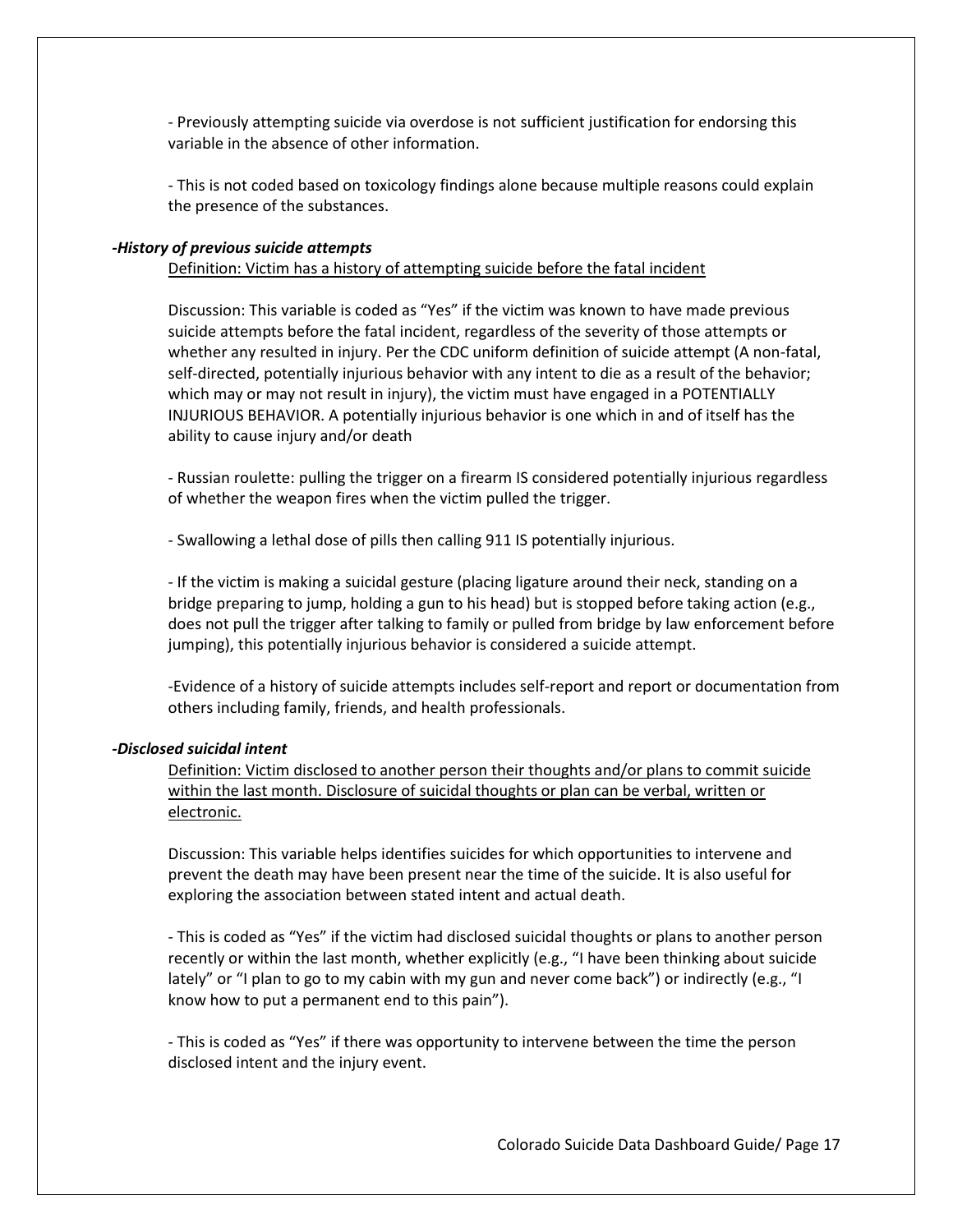-This variable is not coded if the victim disclosed the intention to kill him or herself only at the moment of the suicide (i.e., when there was no opportunity to intervene to stop the Suicide). For instance, sending an email or text message right before the victim shot him/herself. This would be considered a suicide note.

- This variable is not endorsed if the victim had talked about suicide sometime in the distant past, but had not recently disclosed a current intent to commit suicide to anyone. This would be coded as "History of disclosed suicidal thoughts/plans".

- A separate suicide attempt by the victim within a month of the suicide would be coded as "Yes". In this case, "History of suicide attempts" would also be coded, "Yes".

-The timing of when the victim disclosed the suicidal intent may be unclear (e.g., recently Or some time ago) or not mentioned. So the following rules describe the coding:

- It is coded as "Yes" if the narrative states the victim "just" or "recently" told someone about his/her suicidal intent.

- If the record indicates disclosure of intent, but is unclear about the timeframe (i.e., does not mention it all), it would be coded as "Yes".

- Law enforcement or CME documents may be unclear about timing of the disclosure. If the record indicates disclosure of intent in the past, but states that there was no disclosure for the current incident, it would not be coded, instead "History of suicidal thoughts/plan/attempts" would be endorsed.

- If the victim disclosed suicidal intent "a long time ago", "more than a month ago" or in the "past", this would be coded as "No" and instead coded as "History of disclosed suicidal thought/plans/actions".

#### *-History of suicidal thoughts*

Definition: Victim had a history of suicidal thoughts or plans. Disclosure of suicidal thoughts or plan can be verbal, written or electronic.

Discussion: This variable represents victims who have at any time in their life expressed suicidal thoughts or plans. The victim may or may not have disclosed suicidal thoughts and/or plans close to the time of the suicide.

- Suicidal ideation can be expressed directly (e.g., "I am thinking of killing myself") or indirectly (e.g., "I don't know if I want to go on living").

- When the timing is unclear (e.g., timing not mentioned) or if the suicidal thoughts were described as occurring in the "past", "a few years ago", or "just", history of suicidal thoughts would be "Yes".

- Also "Recently disclosed suicidal thoughts/plans" would be coded in addition to this item if the victim disclosed suicidal thoughts and/or plans close to the time (within one month) of the suicide."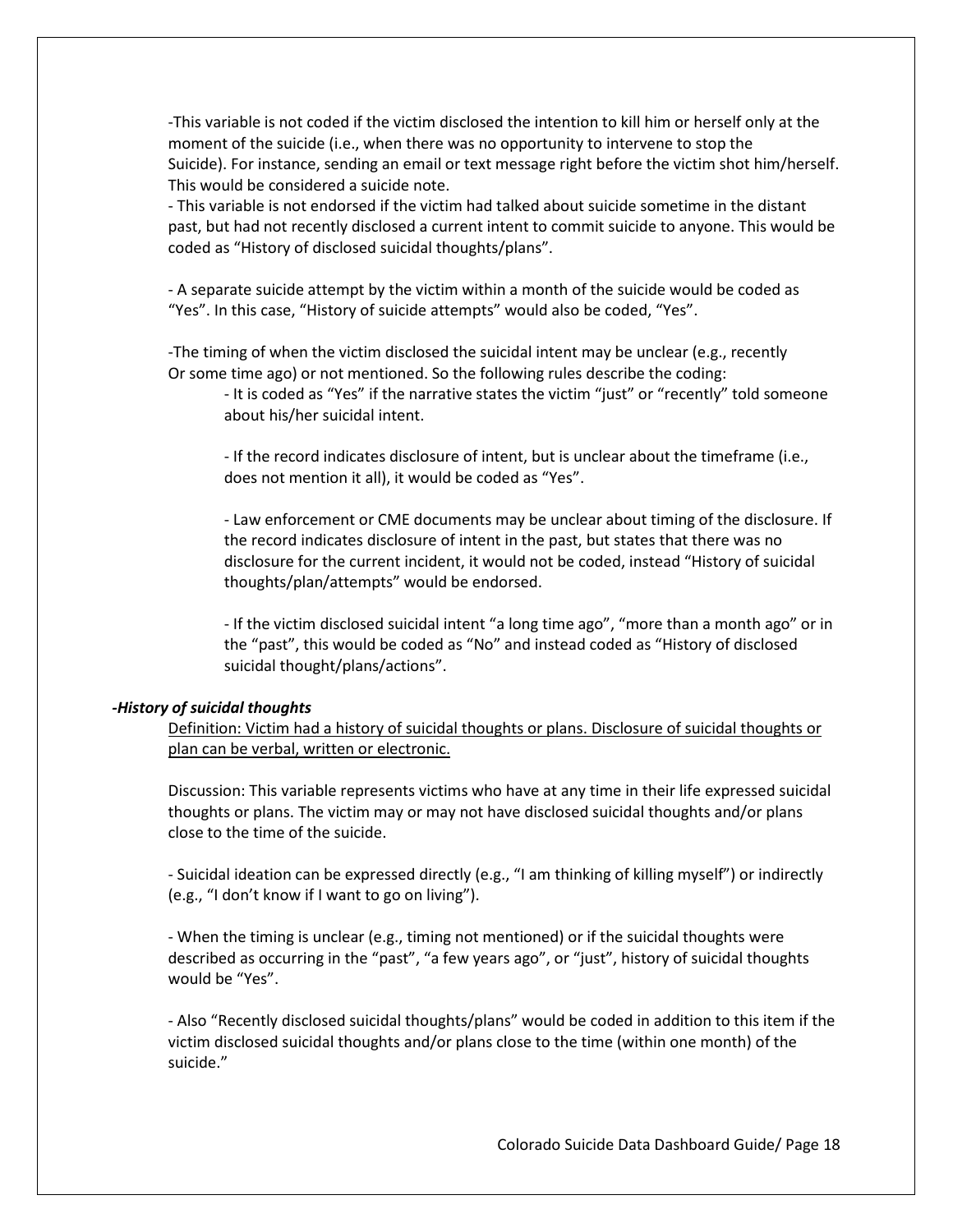- It would be coded as "No" for just previous suicide attempts, without known threats or ideation. Previous suicide attempts would be coded as "History of Suicide Attempts".

#### *-Perpetrator of violence in last 30 days*

Definition: Victim was a perpetrator of violence within the past month that was distinct and occurred before the violence that killed the victim

Discussion: This variable refers to all violence (e.g., a robbery of a stranger or an assault in a bar).

- There does not need to be any causal link between the earlier violence and the death itself.

- This variable would also be coded "Yes" if a restraining order has been filed against the victim within the past month.

- This would NOT be coded to represent the fatal incident. For instance, if the victim is killed while assaulting another person, this variable would be coded "No".

- A victim/suspect who perpetrates a homicide and then dies by suicide (e.g., homicide followed by suicide) would be coded as "Yes". Also code: Intimate partner violence or intimate partner problem, if applicable.

## *-Victim of violence in last 30 days*

Definition: Victim experienced violence in the past month that was distinct and occurred before the violence that killed the victim.

Discussion: This variable refers to all violence (e.g., a robbery targeting the victim or the victim is assaulted in a bar two weeks before the incident).

-There does not need to be any causal link between the earlier violence and the death itself (e.g., victim experienced a robbery by a stranger two weeks before killed themselves).

## **-2.4 Toxicology definitions**

This set of variables identifies whether the tests for various drugs or their metabolites were positive or negative, during the toxicological screen conducted at autopsy, or upon hospital admission. Findings can assist in exploring the relationship between drug use and suicide. The variables can also be used to document the presence of certain psychiatric medications among suicide victims in jurisdictions that test for these substances. If a test result for a substance was "Not tested" or "Unknown", then the data will not be counted, only positive results where a toxicological screen were conducted are counted. The categorical substances type is auto-populated based on the specific drug type entered into the NVDRS web data collection tool. For questions about specific substances and what category they fall in, contact CoVDRS staff (contact on first page).

Discussion: In cases of poisoning deaths, the substance or substances that caused death will be captured in these summary categories, in addition to substances that were in the decedent's system that didn't cause death. This variable is designed to capture what substances were in the decedents system at the time of death/injury, and not specifically cause of death. CoVDRS does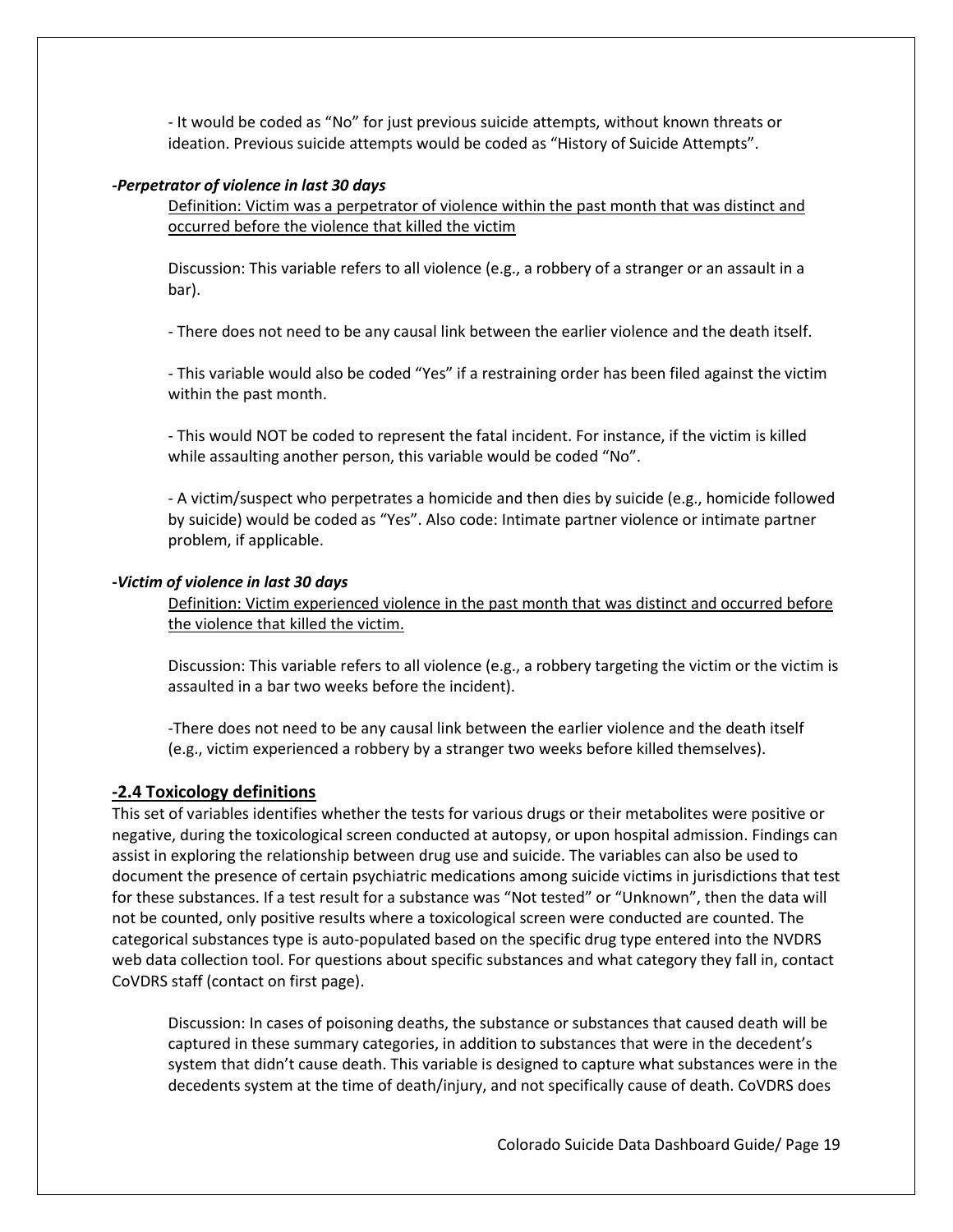have the ability to assess what substance caused death, but it is not currently captured in the data dashboard. For more information contact CoVDRS staff.

#### *-Alcohol present*

Definition If a toxicological screen was conducted and results were obtained, was alcohol (ethanol) tested for and present in the decedent's system at or around the time of death.

#### *-Amphetamine present*

Definition If a toxicological screen was conducted and results were obtained, were amphetamine drug types and metabolites tested for and present in the decedent's system at or around the time of death.

#### *-Antidepressant present*

Definition If a toxicological screen was conducted and results were obtained, were antidepressant drug types and metabolites tested for and present in the decedent's system at or around the time of death.

## *-Barbiturates present*

Definition: If a toxicological screen was conducted and results were obtained, were barbiturate drug types and metabolites tested for and present in the decedent's system at or around the time of death.

## *-Benzodiazepines present*

Definition: If a toxicological screen was conducted and results were obtained, were benzodiazepines drug types and metabolites tested for and present in the decedent's system at or around the time of death.

## *-Carbon monoxide present*

Definition: If a toxicological screen was conducted and results were obtained, were benzodiazepines drug types and metabolites tested for and present in the decedent's system at or around the time of death.

Discussion: For carbon monoxide substance presence, there is a more strong correlation and significance around the physiological cause of death, rather than just substance presence/abuse. Usually the presence of carbon monoxide in a decedent's system is either directly related to the cause of death (Carbon Monoxide poisoning), or secondarily related (from an automobile collision suicide, or fire related suicides).

#### *-Cocaine present*

Definition: If a toxicological screen was conducted and results were obtained, were cocaine drug types and metabolites tested for and present in the decedent's system at or around the time of death.

#### *-Anticonvulsant present*

Definition: If a toxicological screen was conducted and results were obtained, were anticonvulsant drug types and metabolites tested for and present in the decedent's system at or around the time of death.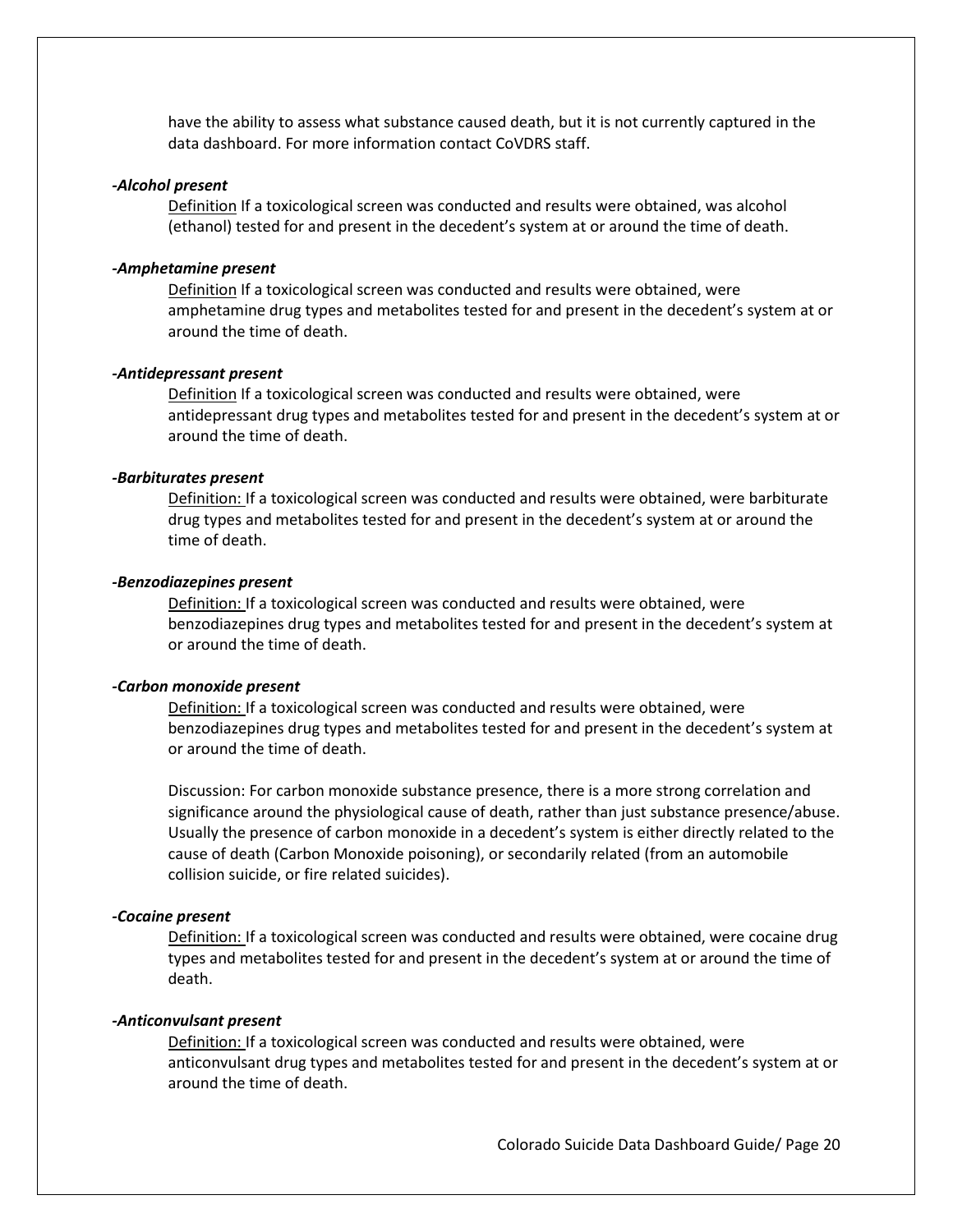#### *-Marijuana present*

Definition: If a toxicological screen was conducted and results were obtained, were marijuana drug types and metabolites tested for and present in the decedent's system at or around the time of death.

## *-Opiates present*

Definition: If a toxicological screen was conducted and results were obtained, were opiate drug types and metabolites tested for and present in the decedent's system at or around the time of death.

## *-Antipsychotic present*

Definition: If a toxicological screen was conducted and results were obtained, were antipsychotic drug types and metabolites tested for and present in the decedent's system at or around the time of death.

## *-Muscle relaxant present*

Definition: If a toxicological screen was conducted and results were obtained, were muscle relaxant drug types and metabolites tested for and present in the decedent's system at or around the time of death.

**For more information on the NVDRS specific variables and details visit the NVDRS page at the below link:<https://www.cdc.gov/violenceprevention/nvdrs/>**

**2.5 Industry and Occupation definitions:** This set of variables is collected from the decedent's *Usual Industry* and *Usual Occupation* as collected on the death certificate and confirmed through CME and LE, sources. During the completion of the death certificate, this data is collected by the funeral home director, as reported by the decedent's family or legal next of kin. The decedent's usual occupation is defined as the, 'type of job the individual performed during most of his or her life, or the job held for the longest time<sup>'1</sup>. The decedent's usual industry is defined as the, "Type of business or industry where the decedent worked in his/ her usual occupation."<sup>1</sup> This information is collected as free text in the NVDRS system.

1 F**or more information on the collection of Occupation and Industry data view the CDC and NIOSH 'Guidelines for Reporting Occupation and Industry on Death Certificates'**

<https://www.cdc.gov/niosh/docs/2012-149/pdfs/2012-149.pdf>

In order to get a better aggregate view of the data looking at occupation and industry, CoVDRS staff have done extensive work coding this free text data. The CDC's National Institute for Occupational Safety and Health (NIOSH) offer a free Industry and Occupation Computerized Coding System (NIOCCS) which allows user to code industry and occupation data according to several schema. You can code these types of data using NIOCCS to get the 2000 Census industry and occupation codes, as well as **North American Industry Classification System** codes, and **Standard Occupational Classification** codes. For the purposes of this dashboard the data were coded via the 2000 census code groups, which allows for the future calculation of rates, due to the presence of census population data. The census breakouts are as follows: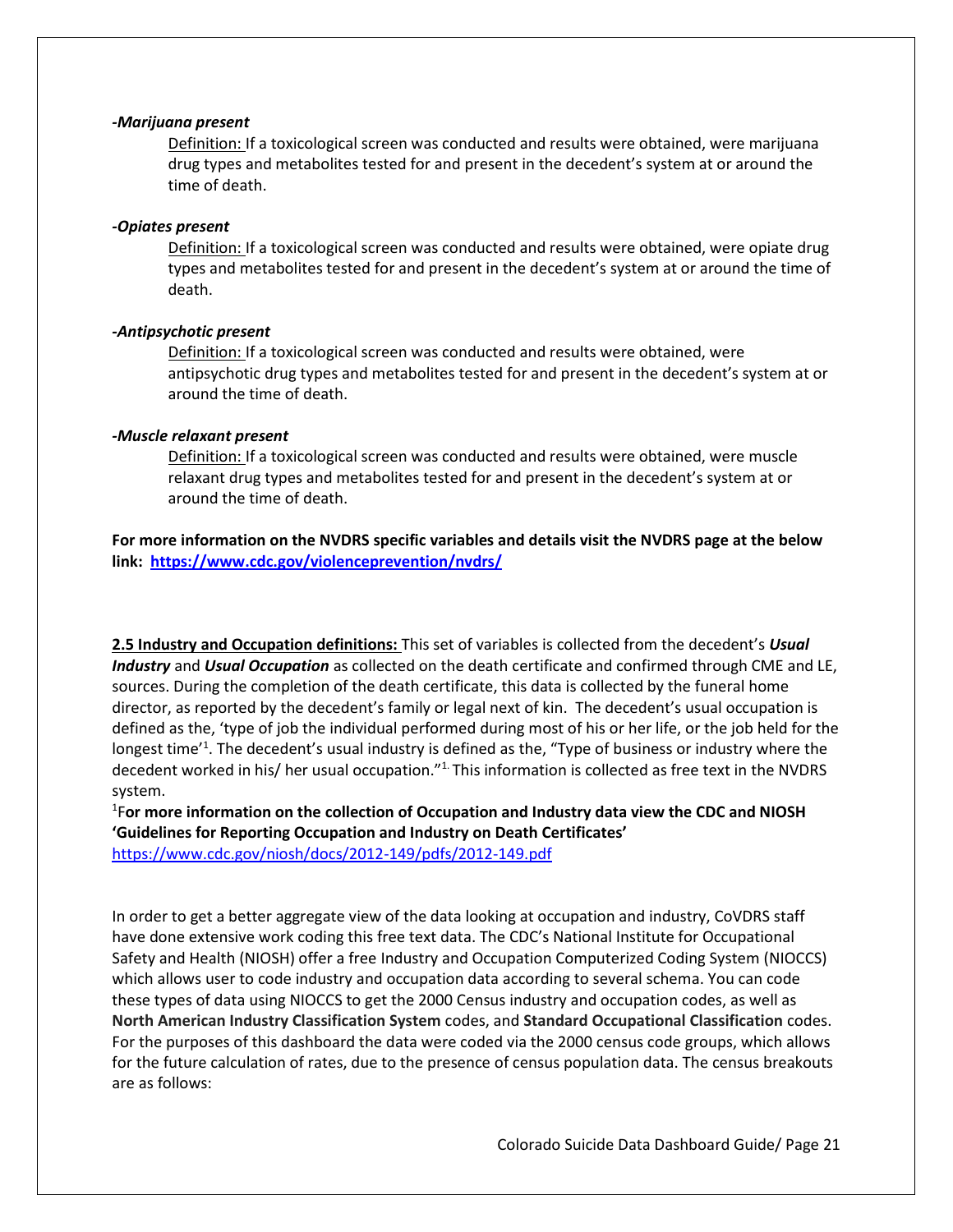## **Industry Groups:**

- AGRICULTURE, FORESTRY, FISHING AND HUNTING
- MINING
- **•** UTILITIES
- **•** CONSTRUCTION
- MANUFACTURING
- WHOLESALE TRADE
- RETAIL TRADE
- TRANSPORTATION AND WAREHOUSING
- **•** INFORMATION
- **FINANCE AND INSURANCE**
- **REAL ESTATE AND RENTAL AND LEASING**
- PROFESSIONAL, SCIENTIFIC, AND TECHNICAL SERVICES
- MANAGEMENT OF COMPANIES AND ENTERPRISES
- ADMINISTRATIVE SUPPORT, WASTE MANAGEMENT AND REMEDIATION SERVICES
- **•** EDUCATION SERVICES
- **HEALTH CARE AND SOCIAL ASSISTANCE**
- ARTS, ENTERTAINMENT, AND RECREATION
- **ACCOMMODATION AND FOOD SERVICES**
- OTHER SERVICES EXCEPT PUBLIC
- **•** ADMINISTRATION
- **•** PUBLIC ADMINISTRATION
- NON-PAID WORKERS OR NON-WORKERS

## **Occupation Groups:**

- MANAGEMENT OCCUPATIONS
- BUSINESS AND FINANCIAL OPERATIONS OCCUPATIONS
- COMPUTER AND MATHEMATICAL SCIENCE OCCUPATIONS
- **ARCHITECTURE AND ENGINEERING OCCUPATIONS**
- LIFE, PHYSICAL, AND SOCIAL SCIENCE OCCUPATIONS
- COMMUNITY AND SOCIAL SERVICES OCCUPATIONS
- **•** LEGAL OCCUPATIONS
- EDUCATION, TRAINING, AND LIBRARY OCCUPATIONS
- ARTS, DESIGN, ENTERTAINMENT, SPORTS, AND MEDIA OCCUPATIONS
- HEALTHCARE PRACTITIONER AND TECHNICALOCCUPATIONS
- HEALTHCARE SUPPORT OCCUPATIONS
- PROTECTIVE SERVICE OCCUPATIONS
- FOOD PREPARATION AND SERVING RELATED OCCUPATIONS
- BUILDING AND GROUNDS CLEANING AND MAINTENANCE OCCUPATIONS
- **PERSONAL CARE AND SERVICE OCCUPATIONS**
- SALES AND RELATED OCCUPATIONS
- OFFICE AND ADMINISTRATIVE SUPPORT OCCUPATIONS
- FARMING, FISHING, AND FORESTRY OCCUPATIONS
- CONSTRUCTION AND EXTRACTION OCCUPATIONS
- INSTALLATION, MAINTENANCE, AND REPAIR OCCUPATIONS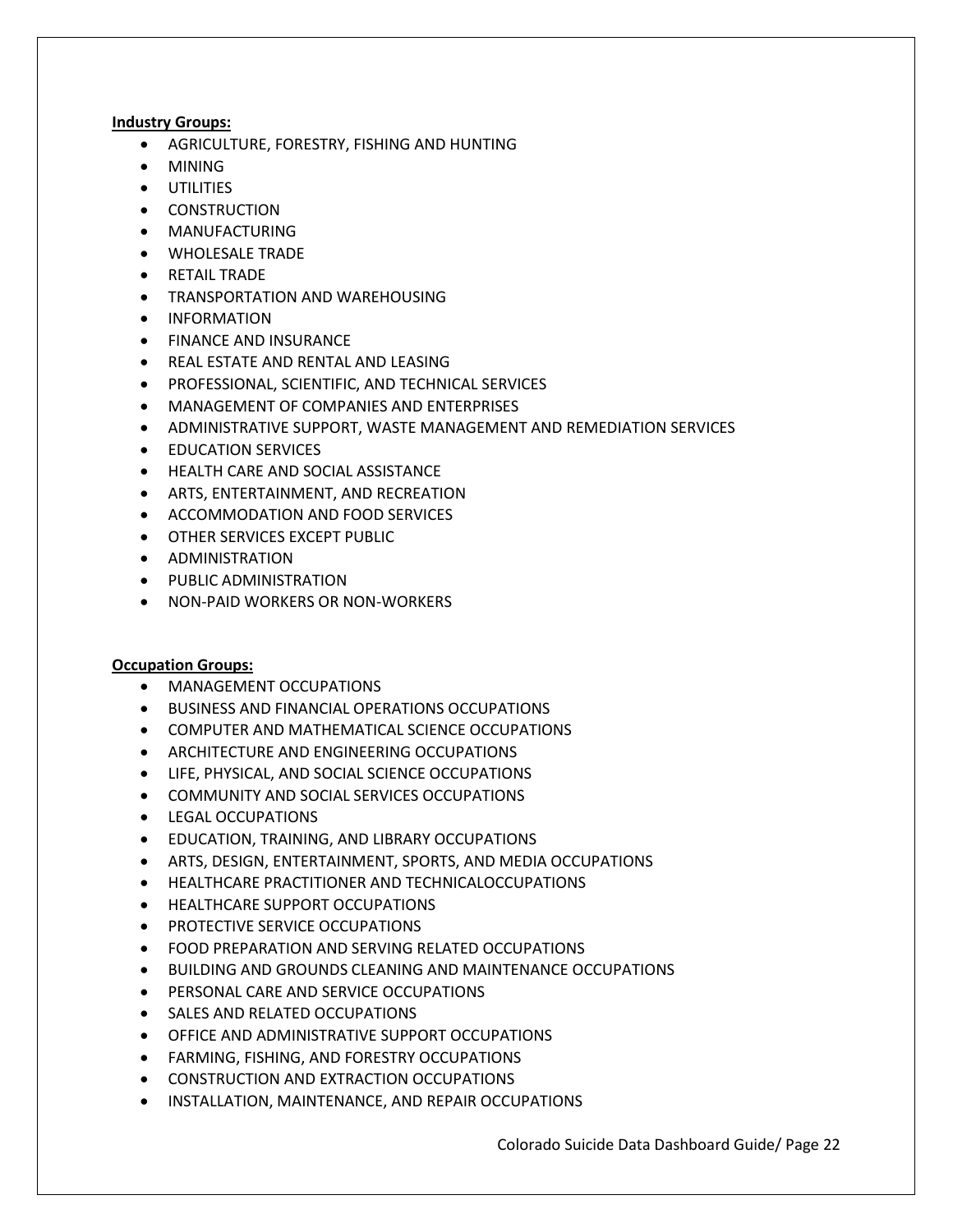- PRODUCTION OCCUPATIONS
- TRANSPORTATION AND MATERIAL MOVING OCCUPATIONS
- **MILITARY SPECIFIC OCCUPATIONS**
- HOMEMAKER, VOLUNTEER, OR STUDENT
- RETIRED, DISABLED, OR NON-WORKER

**For more information on the types of jobs found in the above categories visit the NIOSH I & O coding page at the below link:** 

**<https://www.cdc.gov/niosh/topics/coding/nioccsuserdocumentation.html>**

## **Dashboard 1: Overview (counts):**

**Contents and Capabilities:** The first dashboard, labeled *Suicides in Colorado: An Overview* contains the frequencies (counts) of those Colorado residents who died by suicide in the state of Colorado, and basic demographic breakdowns. Within the page there are a variety of different filters that can be applied to update the information displayed. The first of which is a slide bar at the top of page which allows the user to select what years they wish to examine. Sliding this bar will update the numbers seen throughout the page (map, trend line, stacked bars, etc.) to only those that occurred in the selected time frame. The year represents the calendar year for which the suicide decedents were pronounced dead.

In the top-left of the page there is a geographic map of Colorado containing frequencies of suicide deaths, based on the county and HSR for which the decedent was a resident of, pulled from the death certificate. At the top of the map, you can choose to view the map either by *County* or *Health Statistics Region (HSR)*. As mentioned earlier, HSR is a tool used by CDPHE to group together counties with small sample sizes. Refer to earlier sections of this guide for more information. Alternatively, the viewer can create custom regions to view by selecting multiple counties on the county map. The numbers, which represent the frequency of suicides, in the center of county or region outlines will update based on filters set by the year slider, and other filters to be discussed later. By clicking on one of these geographic regions you can filter and select the geographic areas of interest for the other views. Similar to the year slider, all other figures will show updated numbers based on the geographic county or region of interest. Additionally, by holding the CTRL button and clicking on multiple counties or regions, the numbers will filter for all counties selected while holding down the control key. To deselect these areas, simply click on the region a second time. Below the map is a trend line of deaths by year that will update based on the filters selected. Note that this trend graph includes all years regardless of what years are selected on the date slider at the top of the page.

Next to the map there are a selection of stacked bars representing the demographics of suicide victims in Colorado, or the selected region/county. Similar to the map and year slider, these stacked bars allow the user to filter the data shown. By clicking on a categorical demographic group (either the label or bar chart portion), the user can filter the numbers shown on the map, trend line, and other stacked bar charts. For example if a user was interested in looking at only male suicide deaths, they could scroll over to the gender stacked bar chart and click on either the male label, or male bar. By doing this the dashboard will now only display male suicide victims. To deselect this as a group of interest, simply re click the label or bar for the demographic subgroup. Similarly you can hold down the CTRL button to select multiple subgroups in a demographic category, or you can click on different stacked bars to get a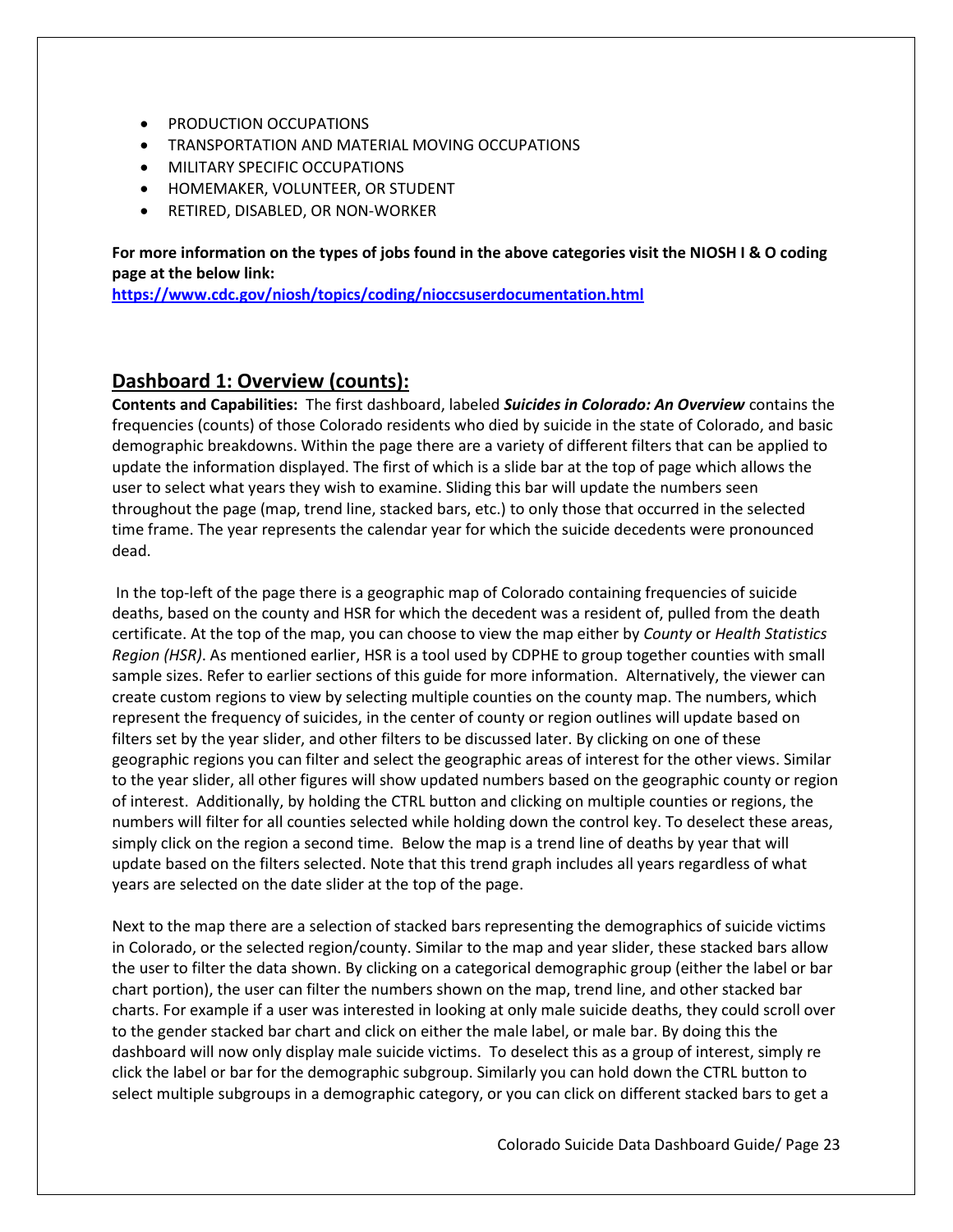specific subgroup. For example if you wanted to look at suicide deaths of Hispanic males age 15-19, you would click on the male label or bar, the White, Hispanic label or bar, and the 15-19 year label or bar. This would update the numbers to match this specific subgroup of interest. The text below the map shows the population for which you are viewing data at that time.

## **Dashboard 2: Methods, Circumstances and Toxicology:**

**Contents and Capabilities**: The dashboard titled *Methods, Circumstances and Toxicology*, builds upon what was presented in the overview page, and allows the user to drill deeper into the greater detailed data of the CoVDRS. The top of the page contains multiple dropdown menus which allow the user to filter what population of interest is being examined. Review the data descriptions portion of this guide for the specific data definitions and source, for the 8 filters presented on this page.

Below these filters there are three stacked bar charts which will populate according to the selected filters. The first stacked bar represents the method type used to inflict the fatal injury in the suicide death. The second bar chart represents the circumstances that preceded the suicide death, as indicated in either the coroner/medical examiner report, or the law enforcement report. Indication of a circumstance in either of the reports will lead to the circumstance being counted. The final stacked bar contains the substances that were found in the decedents system at the time of death, if a toxicological screen was conducted during the death investigation/autopsy. For more information on weapon type, circumstances, or toxicology, see the data descriptions section earlier in this guide. Within the bars of each chart, the yellow line that intersects the bar represents the state level percentage or value for the measure of interest. This reference line will update based on the filters applied to the visualizations.

The small tables above the circumstances and toxicology section represent the data quality metrics for their respective data types. Represented in these tables is the amount of cases where at least one circumstance is known (either law enforcement or coroner/medical examiner), as well as the cases where no circumstances were known. The cases with no known circumstances are not included in the percentage calculations in the stacked bar charts below the table. So, the denominator for the percentage calculations is the suicides for which 1+ circumstances were known. Similarly, there is a table showing the number of cases for which toxicology information was available (even if the toxicology returned no positive results, but proof that a toxicological screen was conducted), or not available (meaning either no toxicological results were provided or a toxicological screen was not conducted). As with the circumstances, the percentage of cases with a substance present are calculated only out of cases where toxicology information was known.

The functionality of this page lends itself to examining populations of interest, and looking at the unique weapon types, circumstances, and toxicology for those victims. Each drop down filter option allows for the user to select multiple subgroups using the checkbox functionality. You can apply as little or as many filters as wanted, and the figures will update accordingly. One note: as the user gets into more specific subgroups, particularly in smaller counties, the chance that data will be suppressed (hidden for counts of less than 3) goes up. So when looking at very specific subgroups it may be easier to use larger geographical regions, or vice versa, in terms of looking at more broad subgroups in smaller populations.

## **Dashboard 3: Demographics for Circumstances and Toxicology:**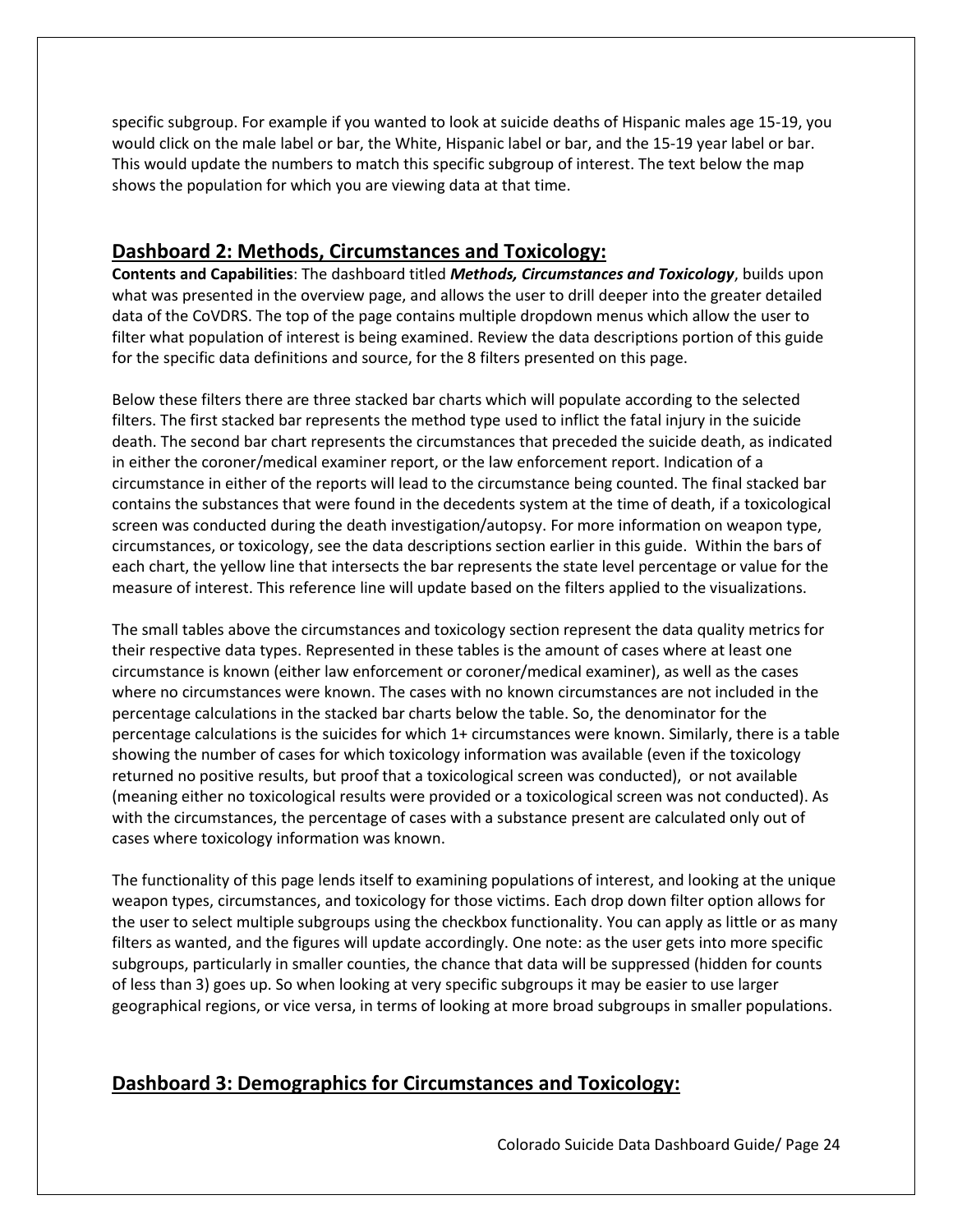**Contents and Capabilities:** The 3rd dashboard labeled *Demographics for Circumstances and Toxicology*, takes a different look at the data related to CoVDRS circumstances. This dashboard allows the user to take a circumstance or toxicological result of interest and look at the demographic breakdown of suicide decedents for whom it was indicated had this contributing circumstance or substance type present at the time of death. For expanded definitions of the circumstance and toxicology variables see the data descriptions section earlier in this guide.

This dashboard also allows users to define the geographical region of interest (county of residence or HSR of residence) as well as the year range. The manipulation of these different filters will update the demographic stacked bars on the side of the page, as well as the trend line at the bottom of the page. This dashboard is designed to be a helpful tool when a user is particularly interested in the types of suicide decedents who had particular characteristic related to their suicide death. For example if a user was interested in seeing what types of suicide decedents had a contributing criminal legal problem. The user would select this circumstance and the trend, and demographic bar chart will update showing only the cohort of suicide victims who were noted as having a criminal legal problem that contributed to their suicide death. This can be further defined by the geographic and temporal filters.

## **Dashboard 4: Industry and Occupation:**

**Contents and Capabilities:** The final data dashboard labeled *Industry and Occupation* incorporates data pulled from the suicide decedent's *Usual Industry* and *Usual Occupation*. This dashboard only includes information for suicide decedents age 15 and older, based on the legally presumed age of ability to work in the U.S. For more information on the data descriptions, subgroups and methods related to coding I&O data see the data description earlier in this document.

This dashboard allows the user to access information around what types of employment, suicide decedents in Colorado work in. The top of the page has a slider for years of interest, a drop down for HSR and county, and a dropdown for a handful of demographic filters. These drop down filters will update the stacked bar charts present on the page. When you first land on this dashboard, only the stacked bar for industry of suicide decedents is populated. This represents the count of individuals whose usual industry falls in one of the specific categories presented.

Clicking on an industry of interest will cause more stacked bar charts to load. The left chart represents the occupations of suicide decedents nested within the selected industry. The circumstances table represents the suicide circumstances of the individuals who worked in the selected industry. As with other dashboards, the user can push CTRL and select multiple industries of interest.

In addition to the filters allowing the user to select a specific geographic and temporal population, the user can also select a demographic factor from the drop-down to add color coded breakdowns for the demographic variable of interest, nested within the industry stacked bar chart. For example by selecting the gender demographic grouping, the industry bar chart will show the counts in each industry group by sex. The Key in the top right corner of the dashboard shows which color represents each demographic group within the chart. This can be looked at for age and race in addition to gender.

With this tool, the user can drill even deeper into the industry data by clicking on a specific color portion of the industry stacked bar. This will update the occupation and circumstances stacked bar charts to show only suicide decedents in the selected industry and demographic group. For example, if gender is